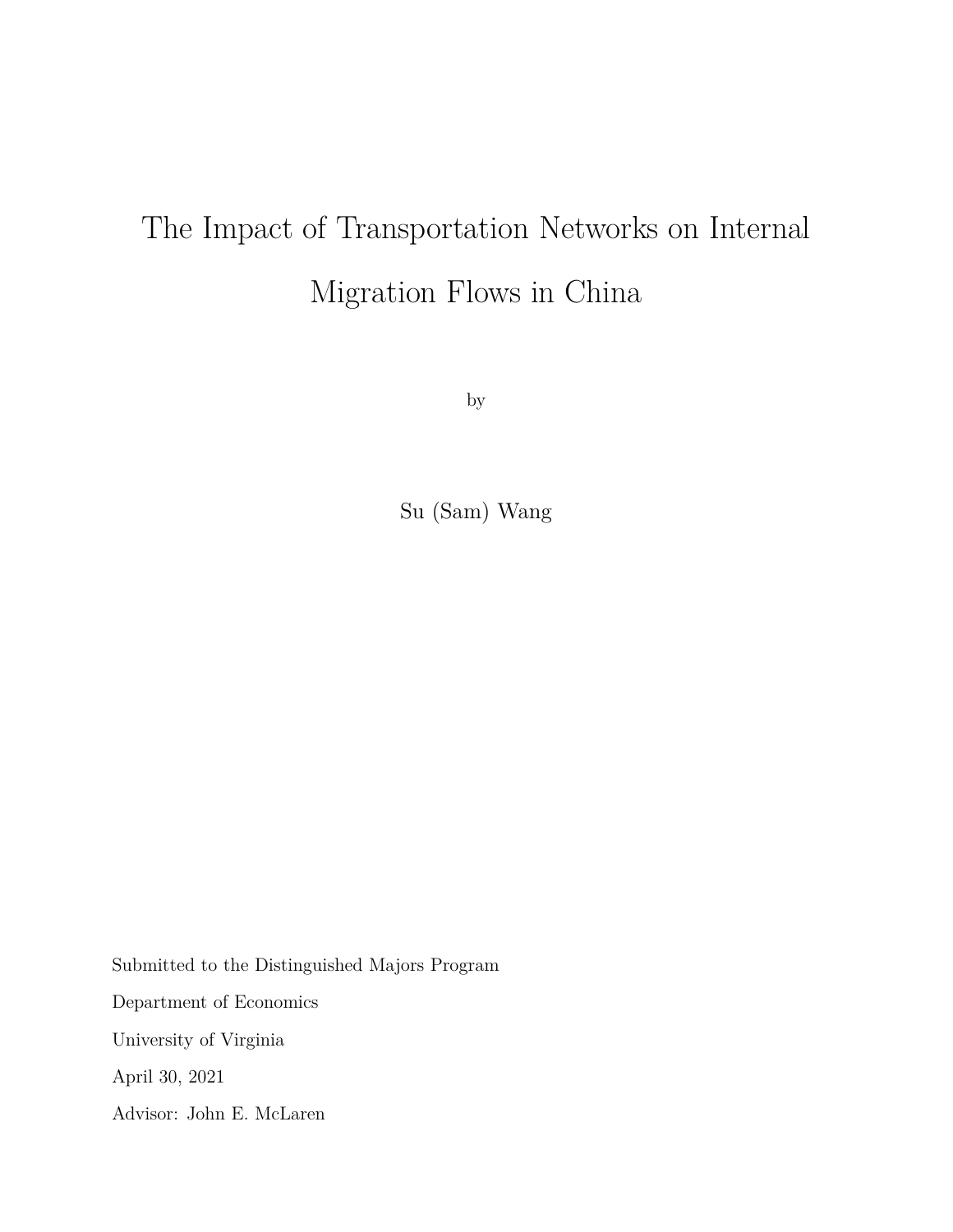# The Impact of Transportation Networks on Internal Migration Flows in China

Su (Sam) Wang<sup>∗</sup>

University of Virginia

April 2021

#### **Abstract**

This paper uses a simple gravity-type location choice model to study the effect of transportation networks on the internal migrant flows in China. After calculating the "effective distance" of inter-provincial migration using the detailed highway system map of China, I estimate that the "effective distance" elasticity of migration is around -1.45. The result implies that holding other factors constant, 1% change in such measurement will lead to around  $1.45\%$  increase in the share of migrant flows. Simple calculations show that the improvement in road networks should increase out-migration rates by about 27%. This study adds to the literature that studies internal migration frictions in China by further breaking down the cost of internal migration in China. It also quantifies the impact of transportation infrastructure investments on labor mobility within countries.

<sup>∗</sup> Helpful comments from Prof. John McLaren, Prof. Amalia Miller, and fellow DMP students are gratefully acknowledged. I would also like to thank my friends Xiangmo Chen and Xinyu Hu for assisting me with the search for the data. The responsibility for remaining errors is mine.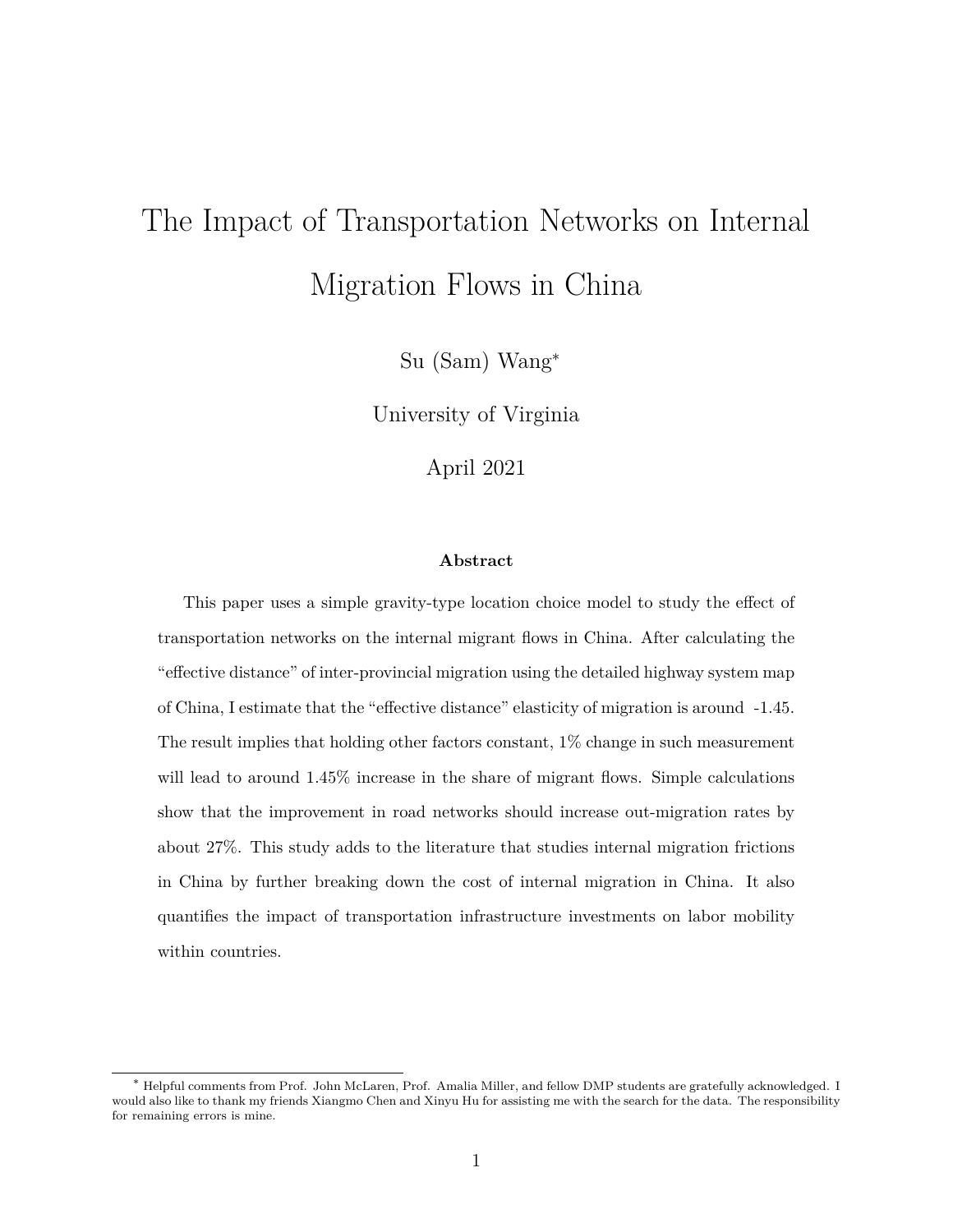# **1 Introduction**

Internal migration, especially rural-to-urban migration, is an extremely prominent and key economic phenomenon in China in recent decades. The internal migration flows in China are different from their counterparts around the world because of their massive scale and predominantly cyclic nature. It is estimated that about 250-300 million people migrated every year in the last decade.<sup>1</sup> These workers are commonly referred to as *liudong renkou*, or "floating population." As the name implies, their movement is not permanent. Most of them come from the towns and villages in the western inland provinces, move to cities on the eastern and southeastern shore of China, and then return home at the end of the year. These internal migrants are crucial to achieving an efficient spatial equilibrium of labor inside an economy. Studies have found that migration flows, along with trade liberalization, promote the growth in aggregate productivity (Poncet 2006; Tombe and Zhu 2019).

Analyzing internal migration within China is unique also because of the system of household registration called *hukou*, which has been in place since the 1950s. In this system, everyone in a household is registered at a specific location and is entitled only to certain public resources, including pre-tertiary education and healthcare (government welfare programs), at their registration location. This introduced significant frictions to labor mobility and led to the extremely low rate of rural-urban migration in China compared to the rest of the world before the "opening-up" in the 1980s.

Besides the significant frictions brought by the *hukou* system, transportation infrastructure is also an important part of the migration costs. The origins of most of the internal migrants, the western inland provinces, have rugged topography and less-developed transportation networks. Road and railway connections to the neighboring cities are crucial for people who wish to migrate. Building these infrastructures not only facilitates the movement of people but also promotes the spread of information. People coming in and out can bring useful information about economic opportunities in other cities, and thus induce even more

<sup>1</sup>According to *China Statistical Yearbook* 2019.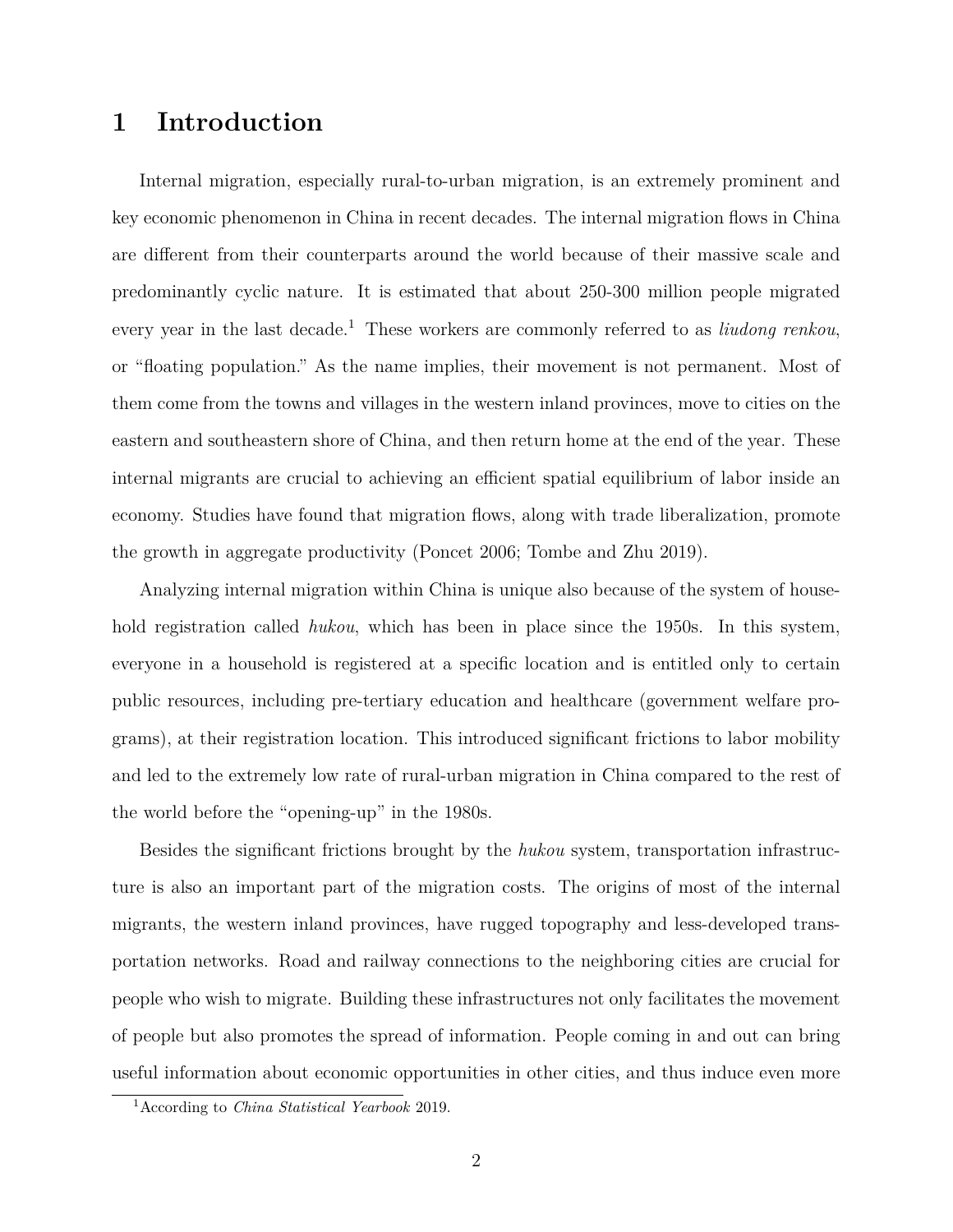people to migrate, whereas people in insulated regions are less likely to move because they know nothing about the prospects of living in another place.

This DMP thesis attempts to break down the specific factors of migration costs and quantify the effect of transportation networks in China, specifically the national expressway network, on the overall migrant flows. The goal of the project is to estimate the distance elasticity of migration, where the distance is defined as the "effective distance" between cities when taking into account the existing transportation networks. It adds to the literature that studies migration determinants and frictions by further investigating factors that affect the cost of internal migration in China. This area of research, although rich with literature, seldom looks at the development of transportation networks over time and studies the timeseries variation of infrastructures. This project can also help us understand the economic impact of transportation infrastructure investments, other than facilitating domestic trade  $(Cosar and Demir 2016).$ 

## **1.1 Internal Migration in China**

With the restrictions imposed by the *hukou* system and related policies, labor mobility in China was largely constrained before the 1980s. After the country reformed its economy and started to "open up," the numbers of internal migrants in China started to increase rapidly. Since 2000, the central and local governments also started to deepening their reform of the preexisting *hukou* system, further easing policy restrictions to allow for more movement across cities. From the start of the century to 2015, the total number of migrant workers those who stay and work for a sufficiently long time in a year outside of their household registration location—has more than doubled, increasing from 144 million in 2000 to 294 million in  $2015.<sup>2</sup>$ 

These migration flows are sometimes called "transient populations" because of their cyclic nature. Quite commonly, people move into the cities at the start of the lunar year and go

<sup>2</sup>See Chan (2013), Chan and Yang (2020) for more detailed summaries of the recent trends in internal migration.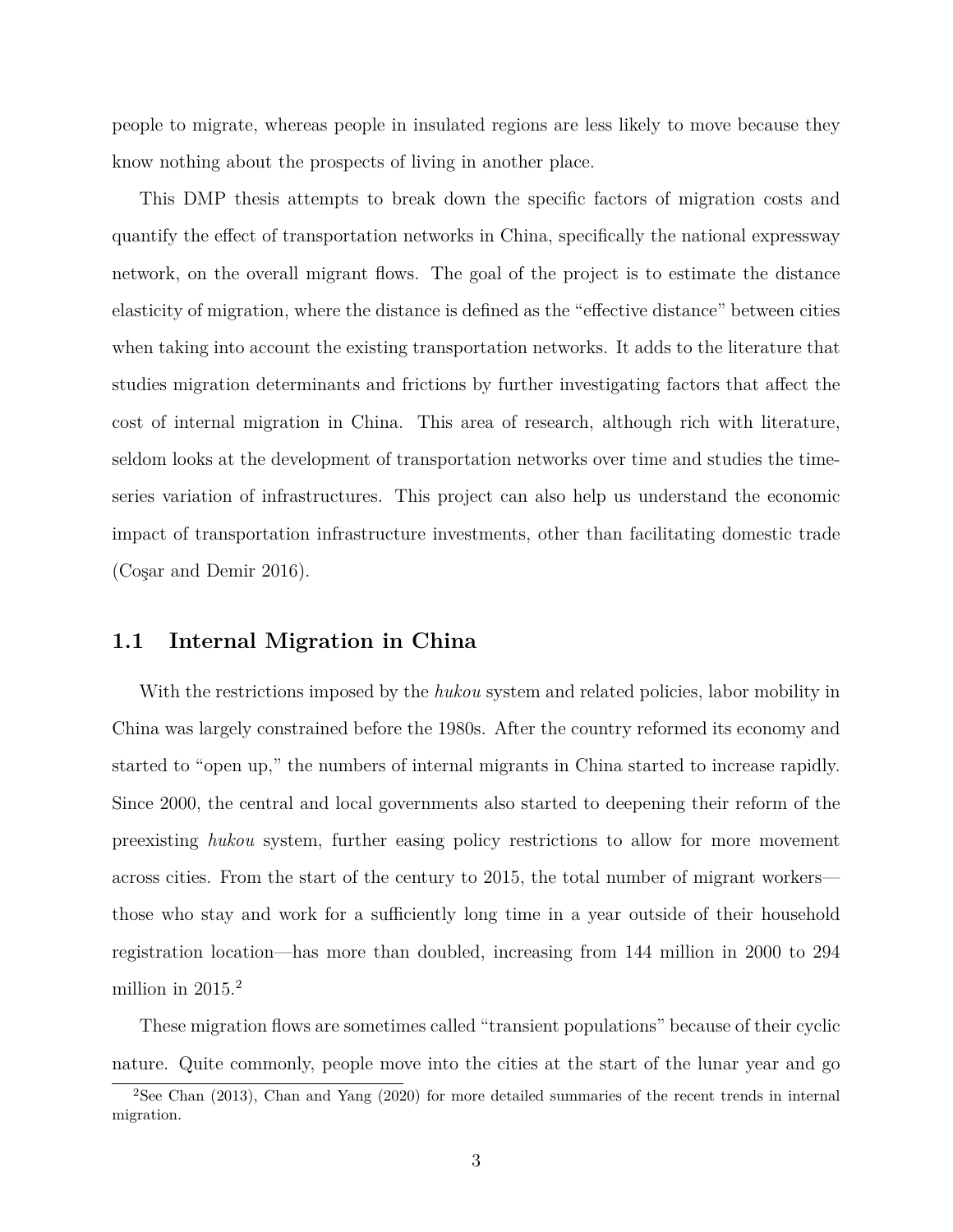back to their hometowns at the end of that year. This is partly due to cultural reasons: the spring festival, just like Thanksgiving and Christmas, is the most important holiday in China during which people return to their hometowns and enjoy time with family and relatives. One could also argue that the household registration system still in place leads to the annual cycle. Although people are allowed to move freely across cities, the policy frictions on healthcare, education, and sometimes the housing market access prevent people from re-settling permanently in cities with their entire family.

## **1.2 Transportation Infrastructure in China**

Along with easing policy restrictions, China underwent significant development in its transportation infrastructure in the same period. Before the year 1984, China's mainland had no modern expressways. The most advanced roads were national highways, or *guodao*, which are not limited-access roads, followed by provincial roads and other local roads. The first expressway project to begin construction in mainland China is the Shenyang–Dalian Expressway in 1984, whereas the first one to be completed is the Shanghai–Jiading Expressway in 1988. Four more years later, in 1992, the Ministry of Transportation announced the plan to construct an expressway network, officially known as the National Trunk Highway System (Sloboda and Yao 2007). At the start of the century, the mainland provinces of China had about 16,300 kilometers (10,200 miles) of expressways in total, with an average density of 2.3708 kilometers per thousand km<sup>2</sup> of used land.<sup>3</sup>

Later, in January 2005, the Ministry of Transportation introduced the "7-9-18" expressway planning, envisioning a grid of 34 expressways spanning China that includes 7 radial expressways out from Beijing, 9 north-south expressways (down), and 18 east-west expressways (across). Two other north-south expressways, the Hohhot-Behai expressway and the

<sup>&</sup>lt;sup>3</sup>Here, used land is defined as lands that are either used in agriculture (cultivated) or in "construction" for building, manufacturing, mining, transportation networks, and irrigation systems. The exact definition was pinned down by the Ministry of Land and Resources in 2001 and was later expanded to a more detailed classification in 2007. The figures for 2000 were not reported in the 2001 *China Statistical Yearbook*, so I use the 2003 numbers from the 2004 yearbook, which is the closest year with such figures reported. I intend to use this area measure to approximate the area of habitable lands instead of the total land area.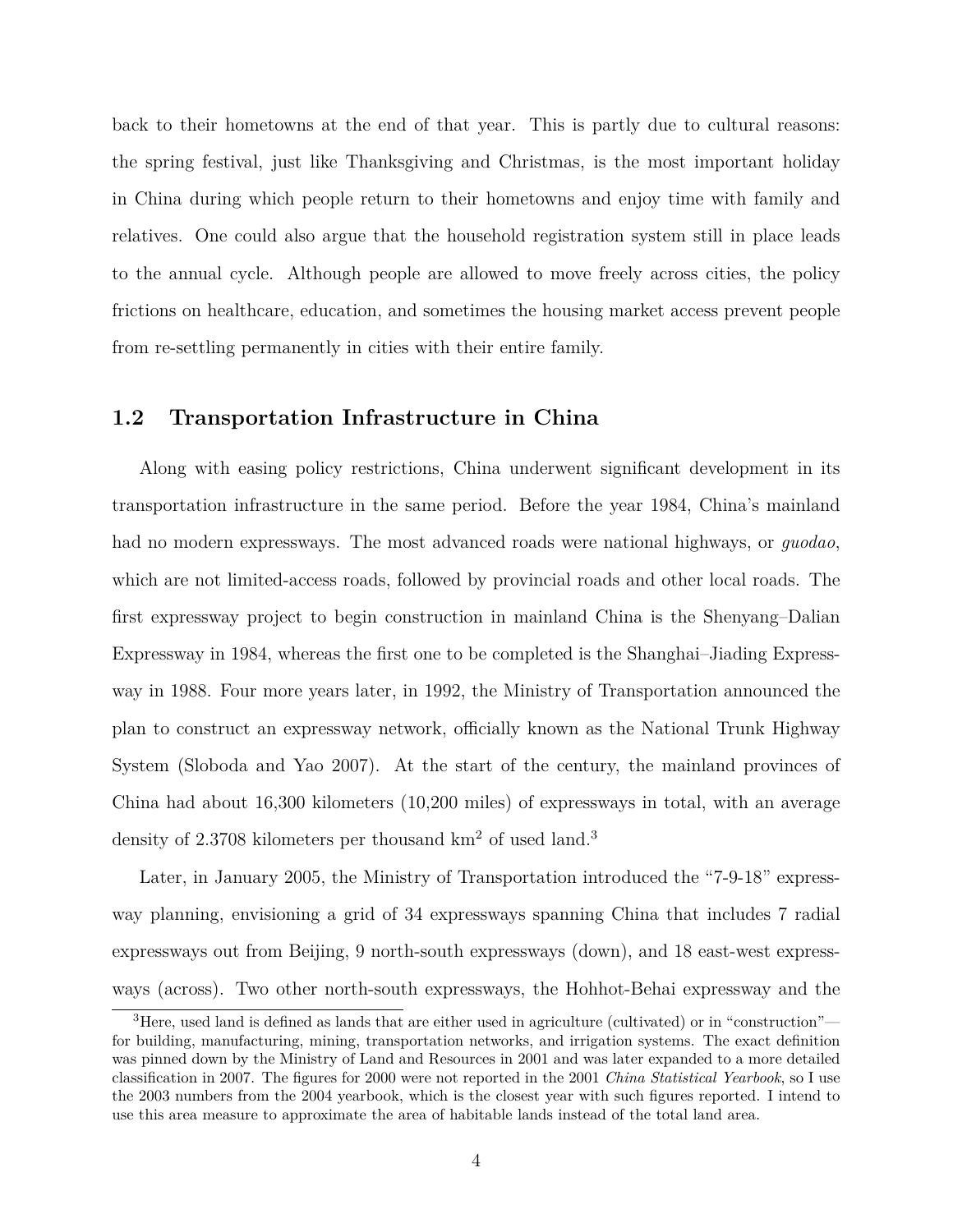Yinchuan-Baise expressway, were later added to the planned network in 2013, making the final plan a "7-11-18" network.<sup>4</sup> By the year 2015, total expressway mileage increased to 123,500 kilometers (77,200 miles), showing a more than sixfold increase in 15 years, or a 14.45% increase per year if compounded annually. The national average density also increased to 18.0576 kilometers per thousand km<sup>2</sup> of used land.

On the other hand, the growth of railway length throughout this period was less drastic compared to that of the road network, due to the large amount of fixed capital required in railroad construction. In 2000, the mainland provinces of China had about 68,700 kilometers  $(42,900 \text{ miles})$  of railroads in use, averaging 8.5240 kilometers per thousand km<sup>2</sup> of used land. Within 15 years, railroad length increased by 76.13% to 121,000 kilometers (75,630 miles), arriving at an average intensity of 17.6844 kilometers per thousand km<sup>2</sup> of used land.

Most of the railroad improvements in this period were on the transport capacity. From 1997 to 2007, the speeds of trains were raised in six waves, from a national average of 48.1 kilometers per hour to 70.18 kilometers per hour. Previous single-track railways were expanded into double tracks. Along the railroad main lines, passenger and freight trains get separated to increase the overall efficiency. China also pushed for large-scale railroad electrification, raising the electrification rate from  $21\%$  in 1995 to  $75\%$  in 2016.<sup>5</sup> These improvements led to significant reductions in fuel consumption and increases in railroad efficiency.

The most important development in the Chinese railway industry in this period is the introduction of High-speed Rail (HSR), which are rail lines with a designed speed of 200–350 km/h, about two to three times faster than the usual "express trains." In 2008, the Beijing-Tianjin intercity rail became the first HSR line opened in China. By 2015, the total length of HSR lines exceeded 20,000 kilometers. This figure rose to 37,900 km by the end of 2020.<sup>6</sup>

<sup>4</sup>Source (in Chinese): Expressways of People's Republic of China.

http://www.owlapps.net/owlapps apps/articles?id=91854&lang=zh.

<sup>5</sup>Source: Global Sustainable Electricity Partnership. "Electrification of transportation infrastructure in China improves efficiency." https://globalelectricity.org/case-studies/electrification-of-transportationinfrastructure-in-china-improves-efficiency.

 $6$ See Lawrence, Bullock, and Liu (2019) for more detailed information on China's HSR networks.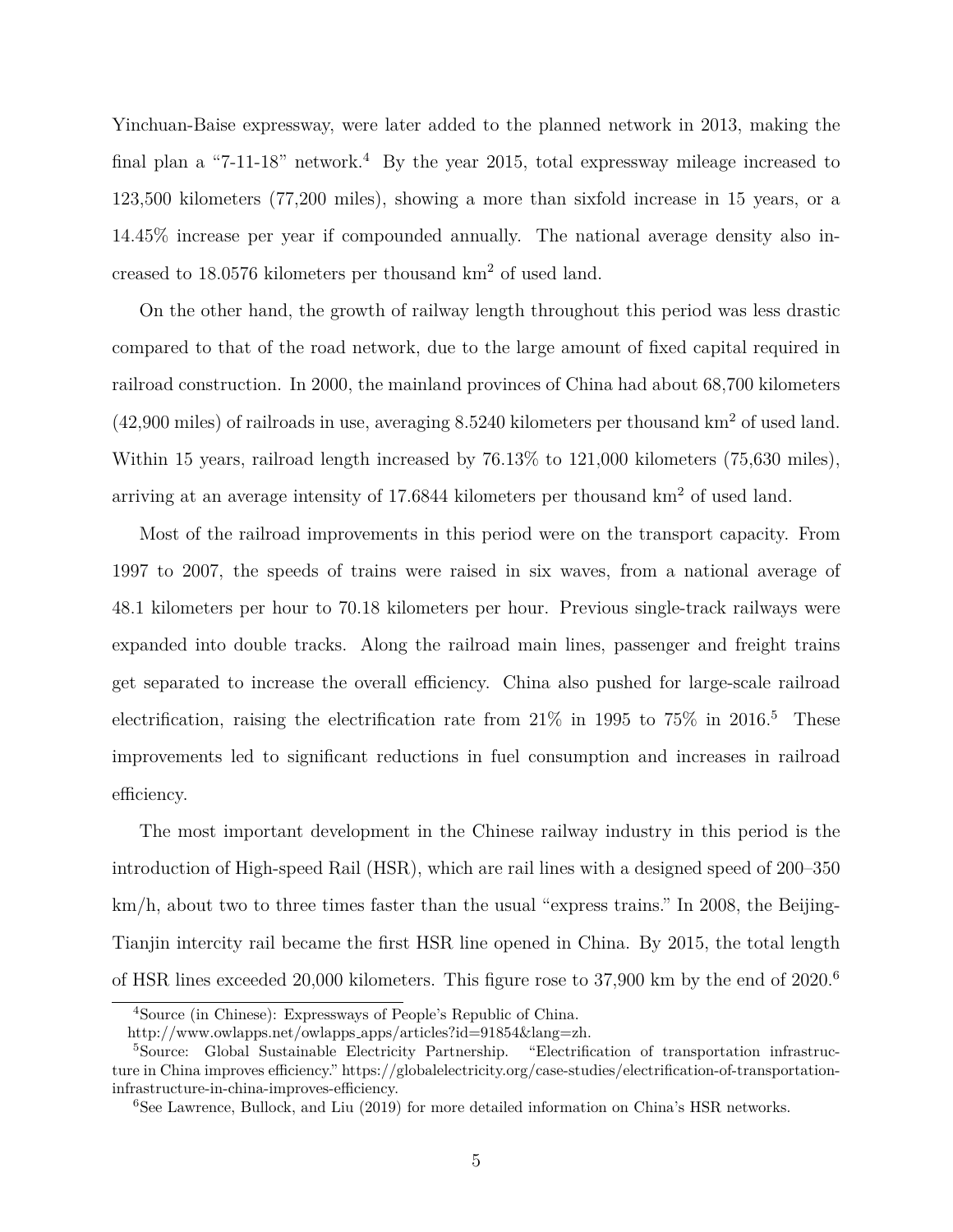### **1.3 Previous Works**

This paper relates to numerous works on the effect and implications of internal migration in China. Early on, scholars looked at the various determinants of migration decisions, including age, education, gender, marriage, and land allocation.<sup>7</sup> A recent work by Hao, Sun, Tombe, and Zhu (2020) studied the effect of internal migration in China from the year 2000 to 2015 on aggregate productivity. They modeled the migration costs as a migration utility discount factor and a loss of land rebates (share of the land fixed factor income among local residents of the same *hukou* registration), and they found at least 18% of the increase in aggregate GDP in China can be attributed to migration cost reductions. Other scholars in the field also studied the effect of internal migration flows on inter-generational human capital accumulation and local fiscal policies (Sieg, Yoon, and Zhang 2020), fertility decisions (Liao, Wang, Wang, and Yip 2020), and urban wages of workers with different education levels (Combes, Démurger, Li, and Wang 2020).

This paper also relates to the literature on the economic impact of transportation infrastructure improvements. Scholars in the field of international and inter-regional trade found strong positive relationships between transportation network improvements and trade volumes (for example, Coşar and Demir  $2014$ ).<sup>8</sup> On the other hand, in the field of labor, Heuermann and Schmieder (2019) studied the two waves of German High-Speed Rail construction and found that "a reduction in travel time by 1% raises the number of commuters between regions by 0.25%." Poot, Alimi, Cameron, and Maré (2016) looked at changing "distances" between locations in New Zealand due to transportation infrastructure improvement and new speed laws, but they did not find a statistically significant effect on migration flows. Monte, Redding, and Rossi-Hansberg (2018) developed a general equilibrium model and estimated that a reduction of commuting costs across the country generated welfare gains at

<sup>7</sup>See Zhao (2004)'s summary of the field studying internal migration in China. For a summary of the broader field of internal migration, see Etzo (2008) and Lagakos (2020).

<sup>8</sup>Also, see Redding (2020) for an excellent summary of recent researches on geography and trade. This survey paper also includes sections on transport infrastructure and measurement of geographic trade costs.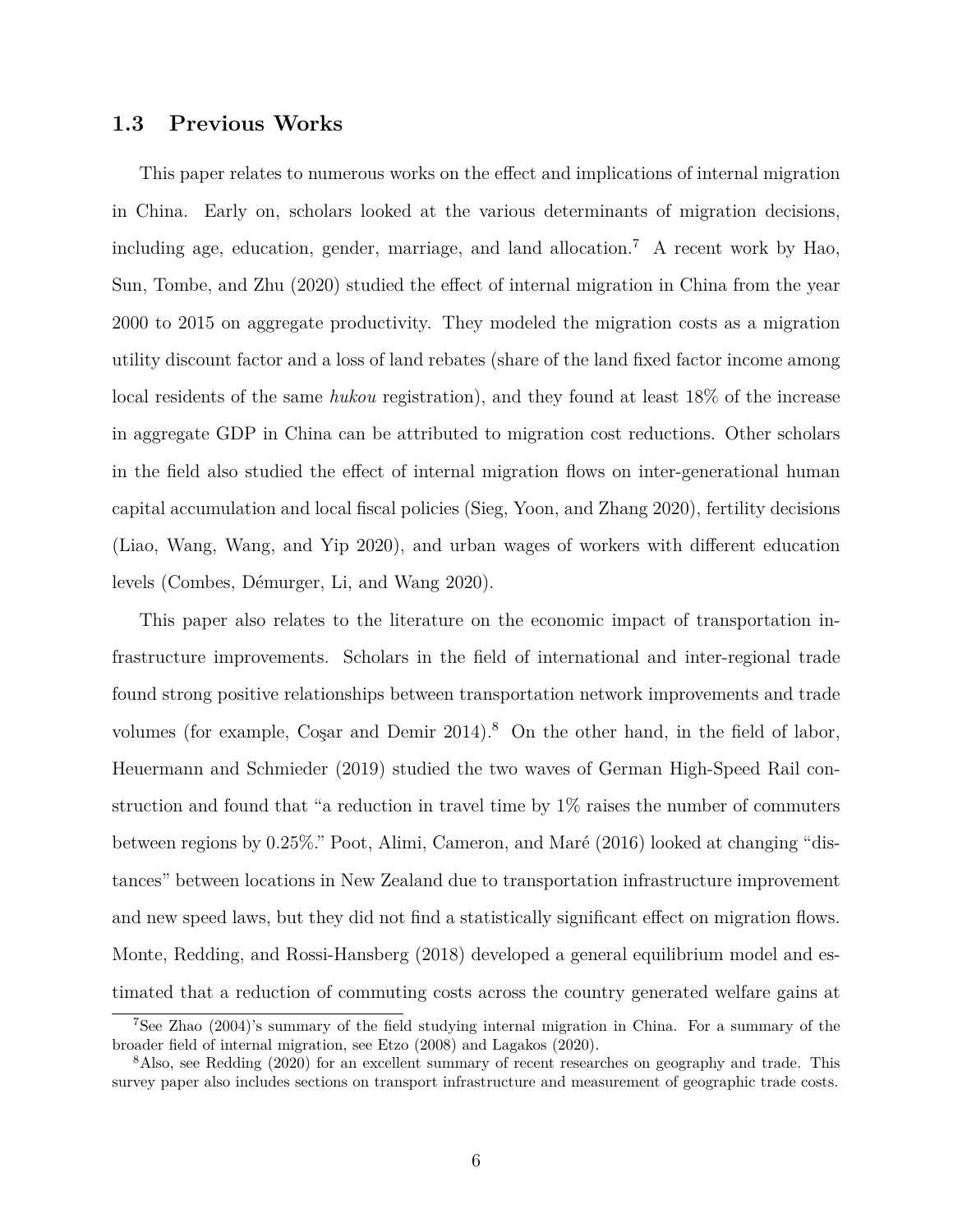around 3.3%. Morten and Oliveira (2016) studied the effects of roads on trade and migration in the case of Brasilia, a planned city by the government, also using a general equilibrium model. They found that the road improvement increased welfare by 13.3%, of which 95% was due to reduced trade costs and 5% to reduced migration costs.

In the context of China, Poncet (2006) estimated the effect of wages, unemployment, and distance-related costs of migration on rural-urban migration between 1985 and 1995 at the provincial level. She found similar distance elasticities of migration over time and significant border effects. However, she used only simple road distances between provincial capitals without considering the different transportation quality and designs. Banerjee, Duflo, and Qian (2012) studied the effect of transportation network access on GDP per capita and its growth, but, in their simple model, they assumed labor to be immobile. Baum-Snow et al.(2017) examined roads and railways and their significant effects on the decentralization of urban economic activities. Since their focus is within cities, they used counts of radial roads, ring roads, and highway mileage to measure transportation networks. Baum-Snow et al.(2020) found highway constructions slow the growth of hinterland prefectures, but their research focused on cross-sectional estimates instead of the time-series variation of transportation networks.

Other researchers also looked at the economic impact of High-Speed Rail connections, commonly employing a difference-in-differences framework and finding induced economic migration towards larger and higher-tier cities (Xu and Sun 2020) and decreased wage of local rural-urban migrants (Kong, Liu, and Yang 2019). Another work by Ma and Tang (2020a) used a structural general equilibrium model to analyze the local welfare effect of internal migration from 2000 to 2005, while considering the effect of transportation networks on endogenous population movement. The authors digitized a high-resolution map with transportation networks following the method established by Allen and Arkolakis (2014). Their later working paper (Ma and Tang 2020b) built on this framework and constructed a panel of transportation networks from 1994-2017. They found that the transportation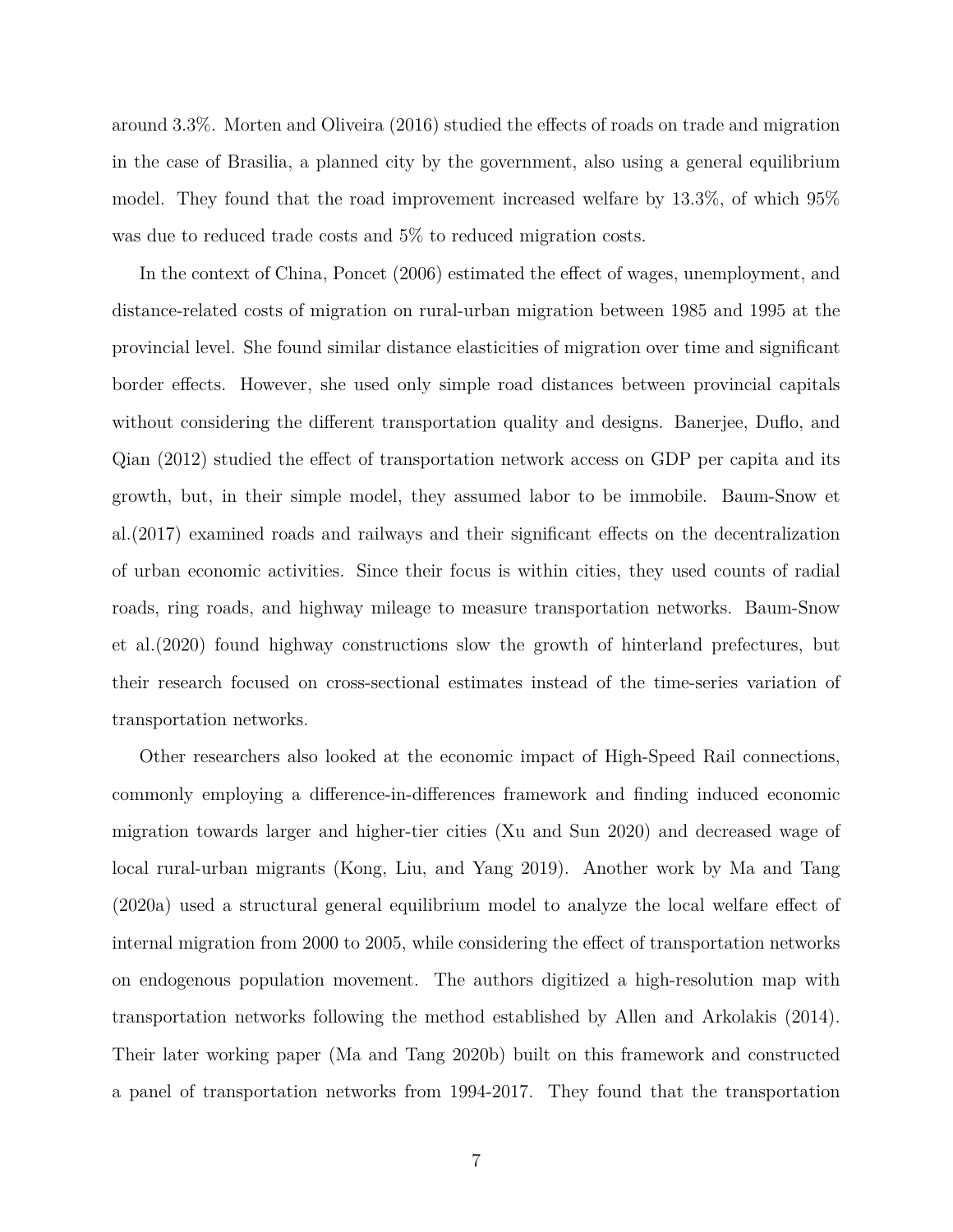network induced migration and increased regional inequality. However, they seemed to use only 2000-2005 migration flow to calibrate the parameters and used 1995-2016 city population growth rates to estimate and simulate the flows.

The social and economic impacts of the migration flows and transportation infrastructure improvements are well observed by the rich set of literature. However, less work has been done in the field studying the interaction between transportation networks and migration flows in China. This project adds to these aforementioned works by looking at the effect of transportation networks on inducing internal migration in China and attempts to estimate the distance elasticity of migration weighted by the transportation network.

In the next section, I will describe the data sources and provide initial data summaries. Section 3 delineates the empirical model and estimation strategy. Section 4 presents the key results of the paper, and section 5 concludes.

## **2 Data**

#### **2.1 Migration Flows**

In this paper, I look at inter-provincial migration, as defined by people having a different residence as their *hukou* registration province. The relevant numbers of these bilateral migration flows are reported in the 2000 and 2010 decennial censuses, as well as the 2005 and 2015 1% population sample, which cover the mainland 31 provinces (or provincial administrative regions). The sample statistics of the out-migration rate in each province are summarized in Table 1, all weighted by the corresponding sample size. The average migration rate increased from 29% in 2000 to around 33% in later years. Apart from the year 2005, when the standard deviation of the out-migration rate spiked, the regional dispersion of out-migration rates seemed to decrease over time. The distribution moved from right-skewed to more symmetric and centered, evident from the closing gap between the medians and means, as well as between the first quartile and the third quartile.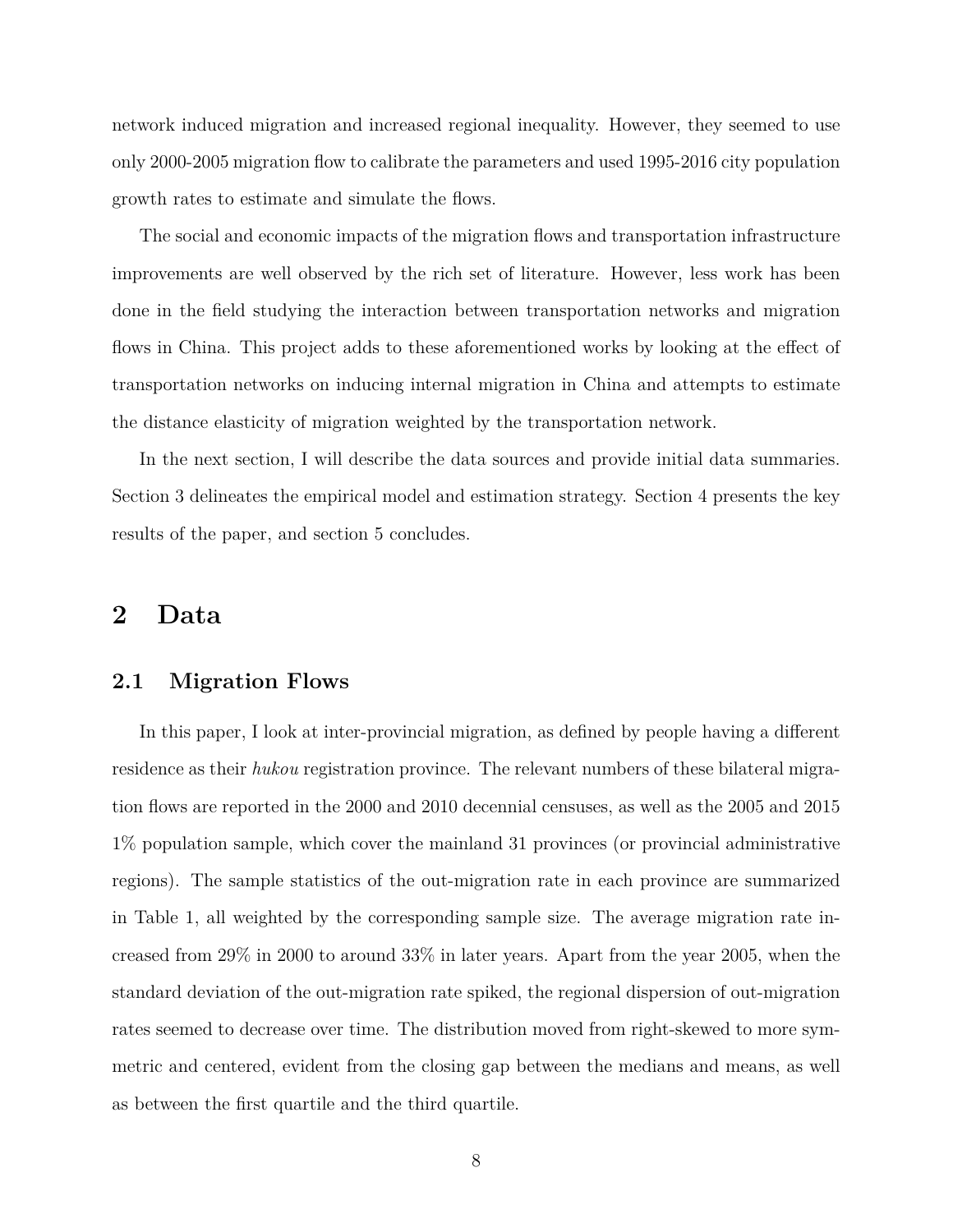| Sample | Sample      | Mean   | Standard  | Q1     | Median | Q3     |
|--------|-------------|--------|-----------|--------|--------|--------|
| Year   | Total       |        | deviation |        |        |        |
| 2000   | 144,390,748 | 0.2938 | 0.1790    | 0.1465 | 0.2577 | 0.4653 |
| 2005   | 1,945,881   | 0.3401 | 0.1978    | 0.1797 | 0.3283 | 0.5326 |
| 2010   | 260,937,942 | 0.3291 | 0.1653    | 0.1978 | 0.3367 | 0.4847 |
| 2015   | 4,545,854   | 0.3315 | 0.1425    | 0.2126 | 0.3458 | 0.4795 |

Table 1: Descriptive Statistics of Out-Migration Rates

Throughout the years, Guangdong province had the lowest inter-provincial out-migration rates around 4%, and only increased to 10.1% in 2015. Anhui province had the highest outmigration rates in all samples: 56 to 60% of people with *hukou* in Anhui live in a different province. Figure 1 shows the average out-migration rates for each province over the four survey periods. People from the middle and western provinces tend to be inter-provincial migrants, whereas people from eastern coastal provinces are less likely to migrate to other provinces.



Figure 1: Average Out-Migration Rates for each Province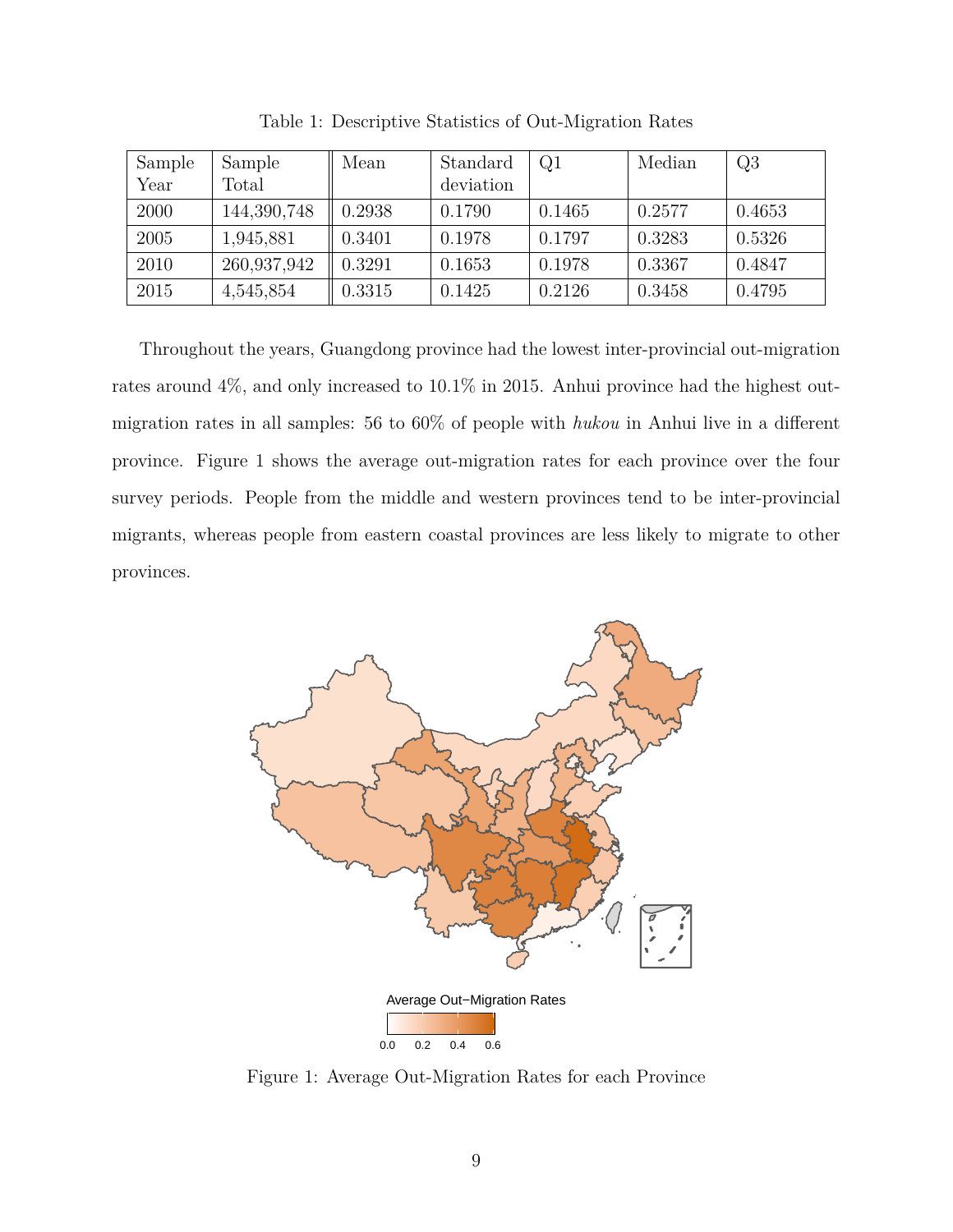## **2.2 Transportation Networks**

In this paper, I focus on the road networks due to their significance in passenger transport (Ma and Tang 2020a): the total number of passengers traveling by road is usually several to more than a hundred times than by rail in each city.<sup>9</sup> The GIS data on the Chinese road networks, especially for older years, are difficult to obtain, and as a result, I can look at the highway networks only in the year 2005 and 2015. More recent network data can be found on Open Street Map (OSM), which is the source of 2015 road network data for this project.<sup>10</sup> The 2005 road data is modified from the road shapefiles for the *China 2000 & 2010 County Population Census Data with GIS Maps* provided by the China Data Center. The original files, especially for expressways, exhibited several temporal inconsistencies.<sup>11</sup> Therefore, I correct the shapefiles by cross-referencing the completion dates of highways, keeping only sections that were open to traffic by January 2005.

| Classification                | Common<br><b>Speed Limit</b>        | Unit<br>Cost |
|-------------------------------|-------------------------------------|--------------|
| Expressway                    | $120 \text{ km/h} (75 \text{ mph})$ |              |
| National Road<br>(Guodao)     | $80 \text{ km/h} (50 \text{ mph})$  | 1.5          |
| Provincial Road<br>(Shengdao) | 60 km/h $(37.5 \text{ mph})$        | 2            |
| Other local road              | $50 \text{ km/h}$ (31.25 mph)       | 2.4          |

Table 2: Unit Travel Costs for Different Types of Roads

After cleaning the shapefiles, I assign a unit travel cost to each road in the network based on its classification and speed limit. Table 2 shows the relationship between road classification, usual speed limit, and assigned unit cost. The cost is an inverse of the speed limit and hence should be directly proportional to the time required to travel along the road. Ma and Tang (2020a) also used similar strategies to assign unit costs for highways,

<sup>9</sup>Source: *China City Statistical Yearbook*.

<sup>&</sup>lt;sup>10</sup>The mainland China road network extract, made by Geofabrik, is downloadable at the following link: http://download.geofabrik.de/asia/china.html

 $11F$ or example, the files showed a few sections of expressways in Hunan province that were open to traffic after 2007, but they did not show certain sections of expressways that were already open to use by 2005.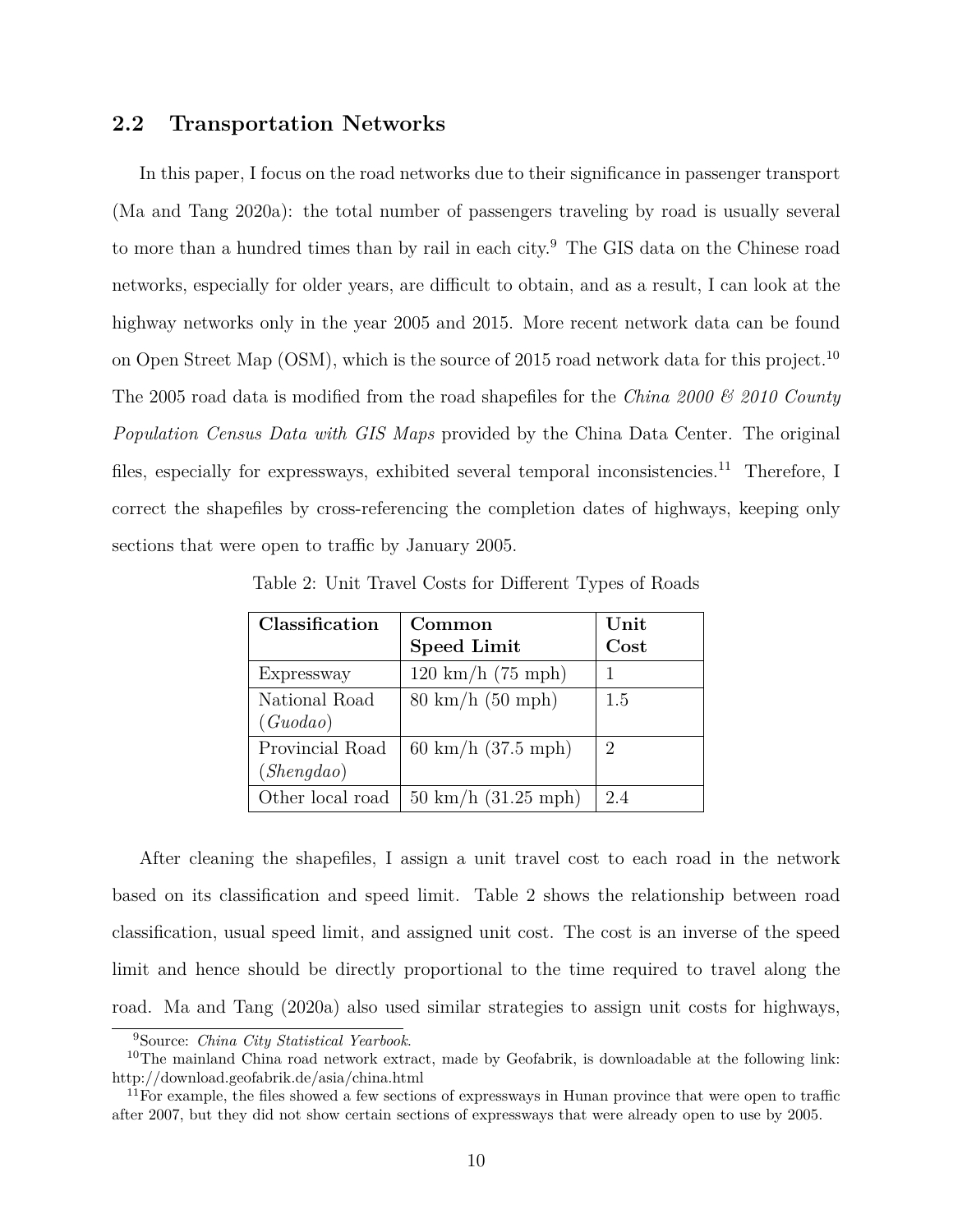but they used only three levels of road classifications. I obtain the "effective distances" used in empirical estimation by accumulating these unit costs along the least-cost paths between the reference points.<sup>12</sup>

This cost assignment scheme is of course only a rough approximation of the time costs of traveling along the roads, because the speed limits change based on the landscapes and the initial designs of the roads — highways have lower speed limits in rougher terrains, and, over time, the standards of highways improve significantly, making later ones much easier to traverse than earlier ones. However, it is difficult to check for these details using the current dataset.

To calculate the least-cost distances between provinces, I need a reference location (the departure and destination point) for each province. The most obvious cities to choose are the capitals of the provinces, which are often important cities in their province. People usually move to these cities from other areas within the province and migrate to other provinces (usually to capital cities as well) from there.

However, capitals are not always the most important point of departure and destination, so I also use two alternative sets of reference points to calculate the distances between provinces: one group is the set of the most populous city in each province, and another is the set of cities with most passengers traveling on roads. These statistics can be found in the *China City Statistical Yearbook*'s.<sup>13</sup> For the first measure, I use the central city population instead of the total population in the prefecture, because inter-provincial migrants usually move to the urban center rather than to the outlying counties and villages. This criterion gives me capital cities as reference points for all provinces except two — Baotou, Inner Mongolia gets chosen instead of Hohhot, and Putian, Fujian instead of Fuzhou. As

 $12$ For simplicity, I use the default shape length in ArcGIS to measure road lengths. Therefore, the unit cost here should be interpreted as the cost to travel through a shape with one unit of length in the software under the WGS 1984 coordinate system. Shape length times the corresponding unit cost gives me the total cost of traversing the entire road. Half of the total cost is added if the least-cost path goes through only half of the road.

<sup>&</sup>lt;sup>13</sup>For the years 2006 and 2016, respectively. In cases where there is a disagreement between the Yearbooks, the city with a higher average is selected.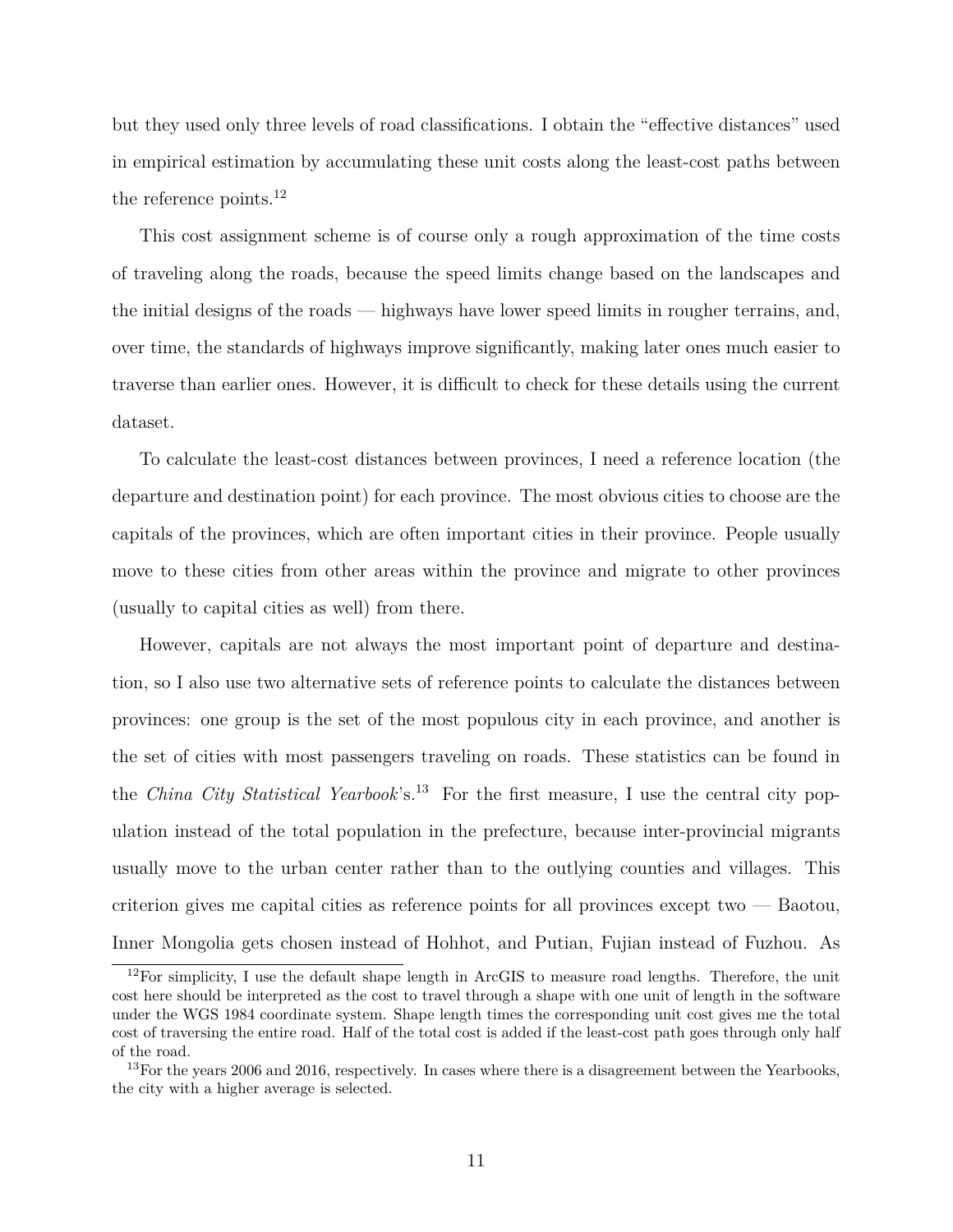expected, this distance measure is highly correlated to the "capital distances" above (correlation coefficient being 0.9993 for 2005 distances and 0.9994 for 2015 distances). The second set of cities differs more from the capitals, but it still resulted in a highly correlated distance measure (0.9725 for 2005 distances and 0.9798 for 2015 distances).<sup>14</sup> I will refer to these two distance measures as the "Population" distance measure and the "Road Passenger" distance measure, respectively, in the tables hereafter.

I refrain from using reference points such as population and migrant population centers of gravity of the province because of the way I calculate the "effective distances" using the transportation network. Two large cities wide apart within a province may lead to a population center of gravity in the middle of the province, where the transportation network is less developed. In that case, the shortest path to some other province might have to go through the two big cities, and the resulting "average" distance could be larger than the distances calculated from the two large cities.

Sample Year Measure 1: Capitals | Measure 2: Population | Measure 3: Road Passenger Mean Standard deviation Mean Standard deviation Mean Standard deviation 2005 22.1405 7.8133 22.2252 7.7893 23.2934 7.7530 2015 18.2900 6.3924 18.3424 6.3741 19.1105 6.3250

Table 3: Descriptive Statistics of Average Effective Distances

Table 3 summarizes some relevant statistics for all three distance measures. For each province and distance measure, I average the effective distances to all other provinces and report the means and standard deviations of the resulting 31 numbers, for the years 2005 and 2015 separately. Over time, we see reductions in the mean and variability of average distances in all three measures. The average reduction in distances between 2005 and 2015

<sup>&</sup>lt;sup>14</sup>The full list of cities for this distance measure is as follows: Beijing; Tianjin; Shijiazhuang, Hebei; Yuncheng, Shanxi; Baotou, Inner Mongolia; Shenyang, Liaoning; Changchun, Jilin; Harbin, Heilongjiang; Shanghai; Suzhou, Jiangsu; Wenzhou, Zhejiang; Lu'an, Anhui; Fuzhou, Fujian; Jiujiang, Jiangxi; Yantai, Shandong; Zhumadian, Henan; Wuhan, Hubei; Hengyang, Hunan; Guangzhou, Guangdong; Wuzhou, Guangxi; Haikou, Hainan; Chongqing; Chengdu, Sichuan; Zunyi, Guizhou; Kunming, Yunnan; Lhasa, Tibet; Xi'an, Shaanxi; Jiuquan, Gansu; Xining, Qinghai; Yinchuan, Ningxia; and Urumqi, Xinjiang.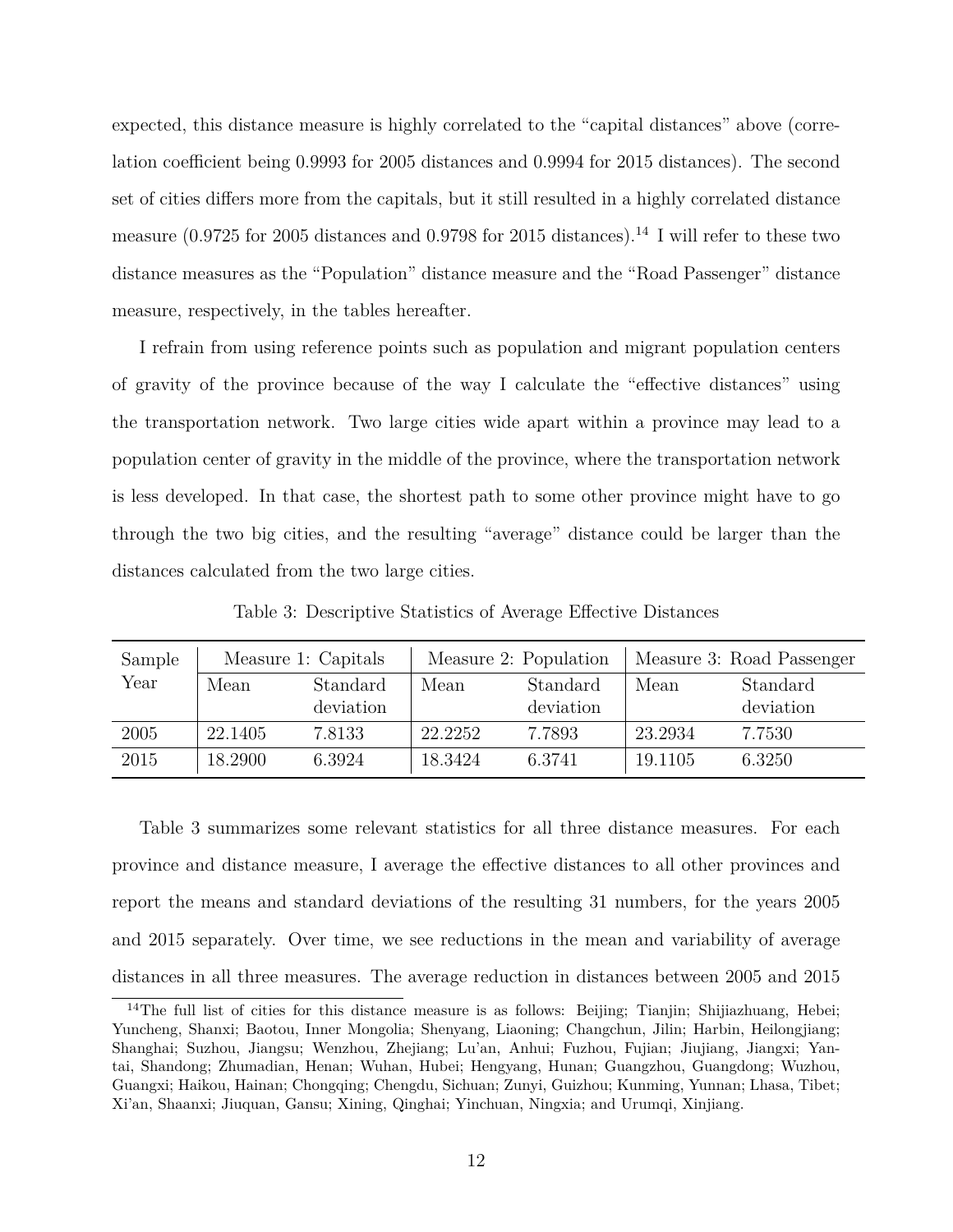is around 18%, obtained by regressing the 2015 distances on 2005 distances and suppressing the constant.

Figure 2 looks at the reduction in "capital distances" specifically. Most outlying provinces experienced a greater reduction of the average distance measures over time, consistent with the initial observations of Ma and Tang (2020b). Between 2005 and 2015, Xinjiang experienced the greatest distance reduction at 28.97%, whereas Tibet has the lowest reduction at 5.06%, likely because of the difficulty in constructing expressways on its extreme topography.



Figure 2: Reduction in Average Effective Distance away from Other Provinces (Using Capitals as Reference Points)

## **2.3 Province Characteristics**

This study also uses wage levels and unemployment rates in each province. The relevant statistics are reported by the National Bureau of Statistics of China. The wage level is defined as the average annual income of people who have a job position (having a contract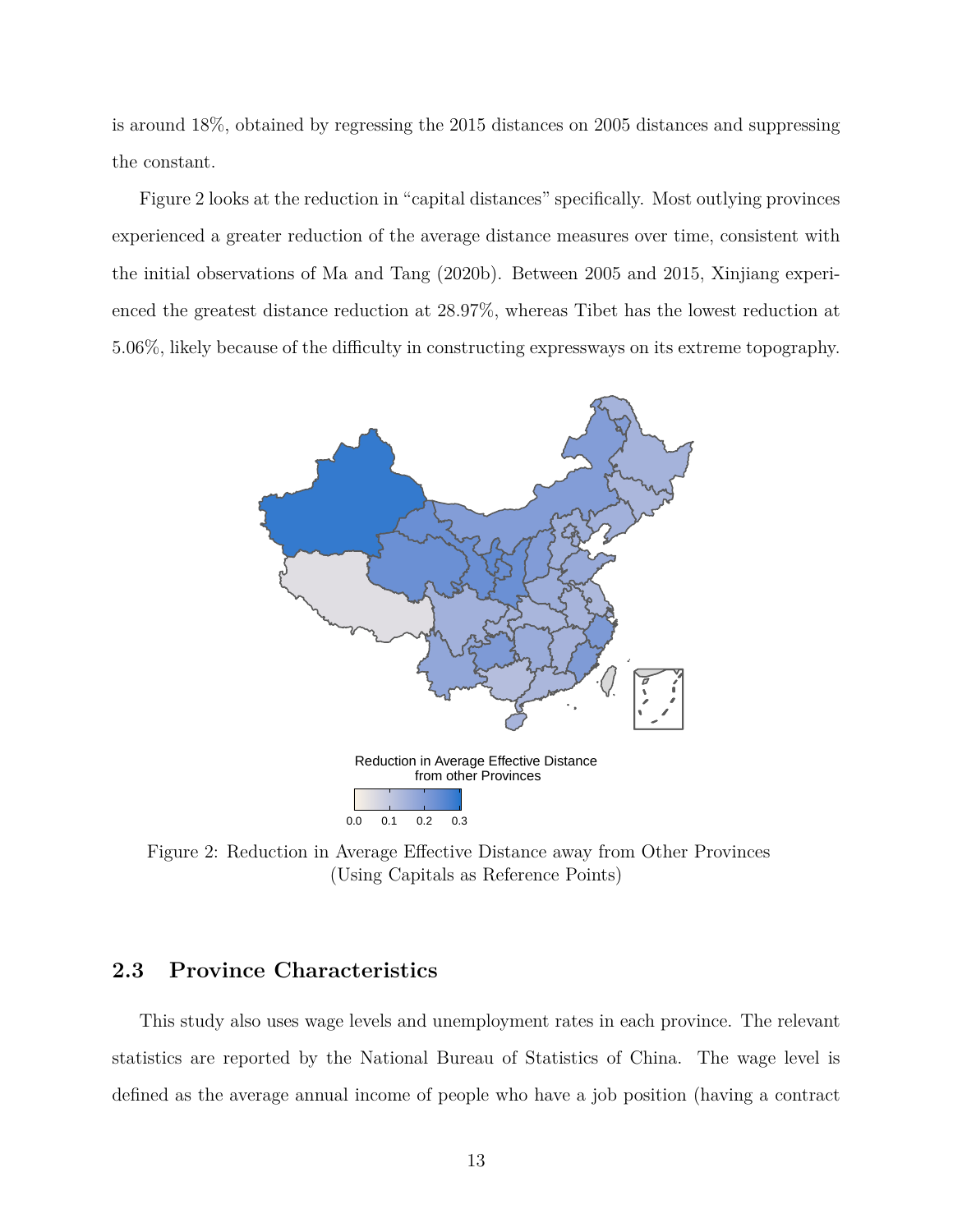and receiving payrolls but might be temporarily on leave), and all numbers are adjusted by the CPI in the terms of 2015 Chinese Yuan.

Since the unemployment rates are missing for two provinces in 2005, I estimate the rates by dividing the number of unemployed over the total of unemployed and employed, which are found in the 2005 and 2015 1% population surveys. Table 4 summarizes the relevant statistics for wage levels and unemployment rates in each province in 2005 and 2015, weighted by destination sample size.

Table 4: Descriptive Statistics of Wage and Unemployment Rates

| Sample | Sample    | Wage $(2015$ RMB) |           | Unemployment Rate $(\%)$ |           |  |
|--------|-----------|-------------------|-----------|--------------------------|-----------|--|
| Year   | Total     | Standard<br>Mean  |           | Mean                     | Standard  |  |
|        |           |                   | deviation |                          | deviation |  |
| 2005   | 1,945,881 | 24,741.46         | 6,953.63  | 3.2613                   | 1.4839    |  |
| 2015   | 4,545,854 | 64,220.61         | 15,842.01 | 3.1923                   | 0.6575    |  |

# **3 Empirical Framework**

I use a gravity-type estimation of the bilateral migrant flows between prefecture-level cities in China, which is similar to the model used in Poncet (2006), but with extra terms to better describe the *hukou* system.

Consider an economy with *N* distinct locations, in which every worker *k* has the same characteristics. Each of them has an origin location  $j \in \{1, 2, ..., N\}$  and will choose a destination  $i \in \{1, 2, ..., N\}$  at each time period  $t$  to maximize the following individual expected utility:

$$
\pi_{jit}^k = V_{jit}^k + \epsilon_{jit}^k = \rho_{it} \cdot \ln(w_{it} \delta_{it} r_{jit} d_{jit}^{-\lambda}) + (1 - \rho_{it}) \cdot u_0 + \epsilon_{jit}^k,
$$
\n(1)

where  $\rho_{it}$  is the probability of finding a job at *i* at time *t*, and  $w_{it}$  the wage level at the destination location *i* at time *t*. Since I assumed that the workers are identical, these values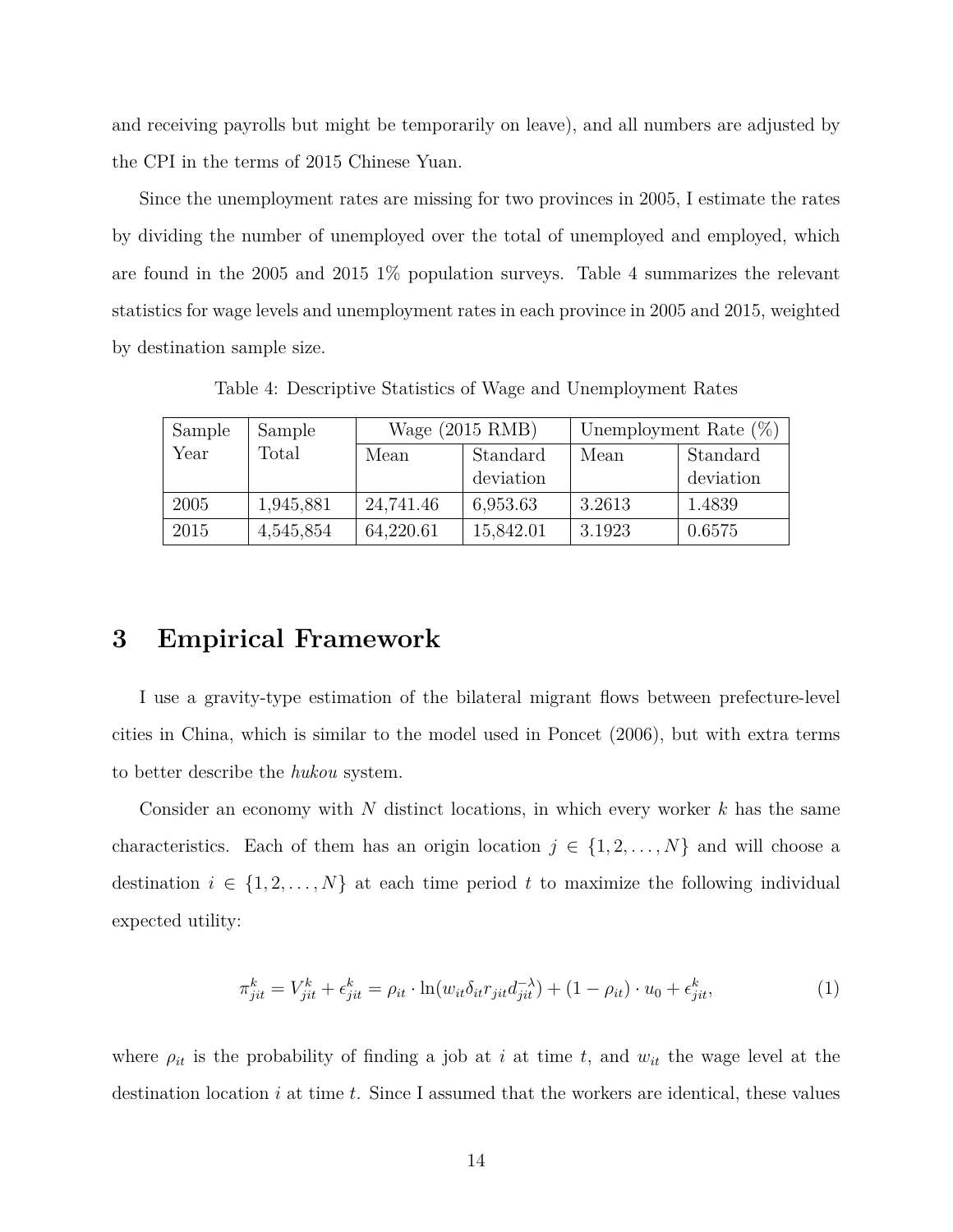should be the same for locals and migrants. The second term inside the logarithm,  $\delta_{it}$ , encapsulates other relevant characteristics of the destination that are hard to measure, such as local amenities. The next term inside the logarithm, *rjit*, is the term measuring the differential treatment towards migrant workers in the local labor market. I intend to use it to model policy restrictions and also anything related to common "migrant disadvantage," such as local attitudes towards migrants. I assume that this utility discount factor is the same for every migrant at *i* and time *t*, so it should only take on two values for any given destination *i* and time *t*:

$$
r_{jit} = \begin{cases} 1, & \text{if } j = i \\ c_{it}, & \text{if } j \neq i \end{cases}
$$

*.*

I would expect *cit* to be less than 1 in most cases, especially for popular destinations of internal migrants. The last term  $d_{jit}$  inside the logarithm in equation (1) is the "effective distance" between the origin *j* and destination *i* at time *t*, to be computed from the transportation network, as defined above in section 2.2. After the logarithm, the next term in the equation is the expected utility if the workers stay unemployed, where the Bernoulli utility function is assumed to be a constant,  $u_0$ . Finally, the last term  $\epsilon_{jit}$  in equation (1) is a random "idiosyncratic utility shock" for each worker and is assumed to be from a common distribution. This term accounts for possible heterogeneous location preferences of potential migrants and thus allows for divergence in destination choices, a common approach in the literature modeling labor mobility choices (for example, Poncet 2006; Artuç and McLaren 2015).

Given the cyclic nature of the internal migration flows in China, every agent in the model would return to their origin *j* at the start of the next period and make their destination choice again. In this context, this means that the origin *j* is the household registration location, assumed to be fixed for each worker.<sup>15</sup>

<sup>&</sup>lt;sup>15</sup>This is an extreme assumption, as it is still possible to change registration location. However, the total number of this type of "successful" migrations is too small compared to the large numbers of the floating population. These are also much more commonly used by workers with higher educational levels, who are not the majority of the internal migrants studied in this project. Therefore, this migration method should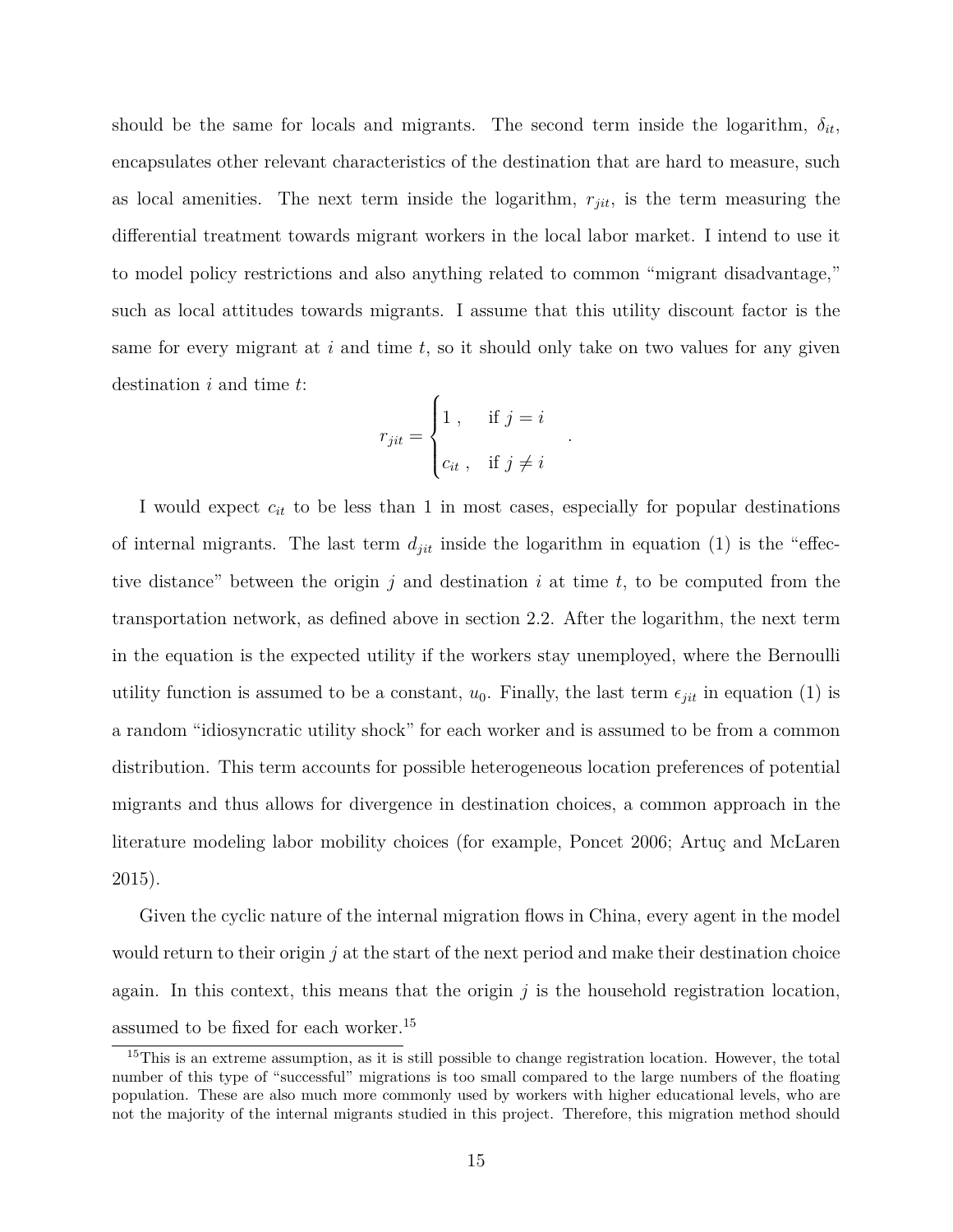We can expand the log in equation (1) and get

$$
\pi_{jit}^k = \rho_{it}[\ln(w_{it}) + \ln(\delta_{it}) + \ln(r_{jit}) - \lambda \ln(d_{jit})] + (1 - \rho_{it}) \cdot u_0 + \epsilon_{jit}^k.
$$

Again, each agent from *j* at time *t* is choosing the destination *i* with the highest utility  $\pi_{jik}$ . Therefore, if the idiosyncratic utility shock follows the extreme value distribution with the cumulative distribution function  $F(\epsilon) = \exp(-\exp(-\frac{\epsilon}{\mu})$  $(\frac{\epsilon}{\nu})$ , then the ratio of migrants originally from location *j* and moved to a given city *i* can be expressed in the following logistic form:

$$
\frac{m_{jit}}{L_{jt}} = \frac{m_{jit}}{\sum_i m_{jit}} = \frac{e^{\frac{V_{jit}^k}{\nu}}}{\sum_i e^{\frac{V_{jit}^k}{\nu}}}
$$

*,*

where  $m_{jit}$  is the total number of migrants originated from  $j$  who migrated to  $i$  at time  $t$ , and  $L_{jt}$  is the total number of workers originated from  $j$  at that time. Taking logarithm of both sides of the equation, we have

$$
\ln \frac{m_{jit}}{L_{jt}} = \frac{\rho_{it}}{\nu} \Big( \ln(w_{it}) + \ln(\delta_{it}) + \ln(r_{jit}) - \lambda \ln(d_{jit}) \Big) + \frac{(1 - \rho_{it})u_0}{\nu} - \ln \left( \sum_i e^{\frac{V_{jit}^k}{\nu}} \right).
$$

Notice that the last term of the right-hand side is summed over all possible locations *i*, so it should depend only on the origin city *j* and the time *t*. The second term  $\ln(\delta_{it})$  depends only on the destination location *i* and the time period *t*, whereas the third term is jointly determined by the time period *t*, the destination location *i* and whether  $j = i$ <sup>16</sup> Therefore, we can estimate the following equation using OLS:

$$
\ln \frac{m_{jit}}{L_{jt}} = \rho_{it} \Big[ \beta_1 \ln(w_{it}) + \beta_2 \ln(d_{jit}) + a_{it} + \ln(c_{it}) \times D_{move} \Big] + b_{jt} + \gamma_t + u_{jit}, \tag{2}
$$

where  $a_i$ ,  $b_{jt}$ , and  $\gamma_t$  are destination, origin, and time fixed effects,  $D_{move}$  is the dummy variable taking value 1 whenever  $j \neq i$ , and  $u_{jit}$  the stochastic error term. Since I assume

not matter much for our purpose.

<sup>&</sup>lt;sup>16</sup>Note that this term is always 0 when  $j = i$ .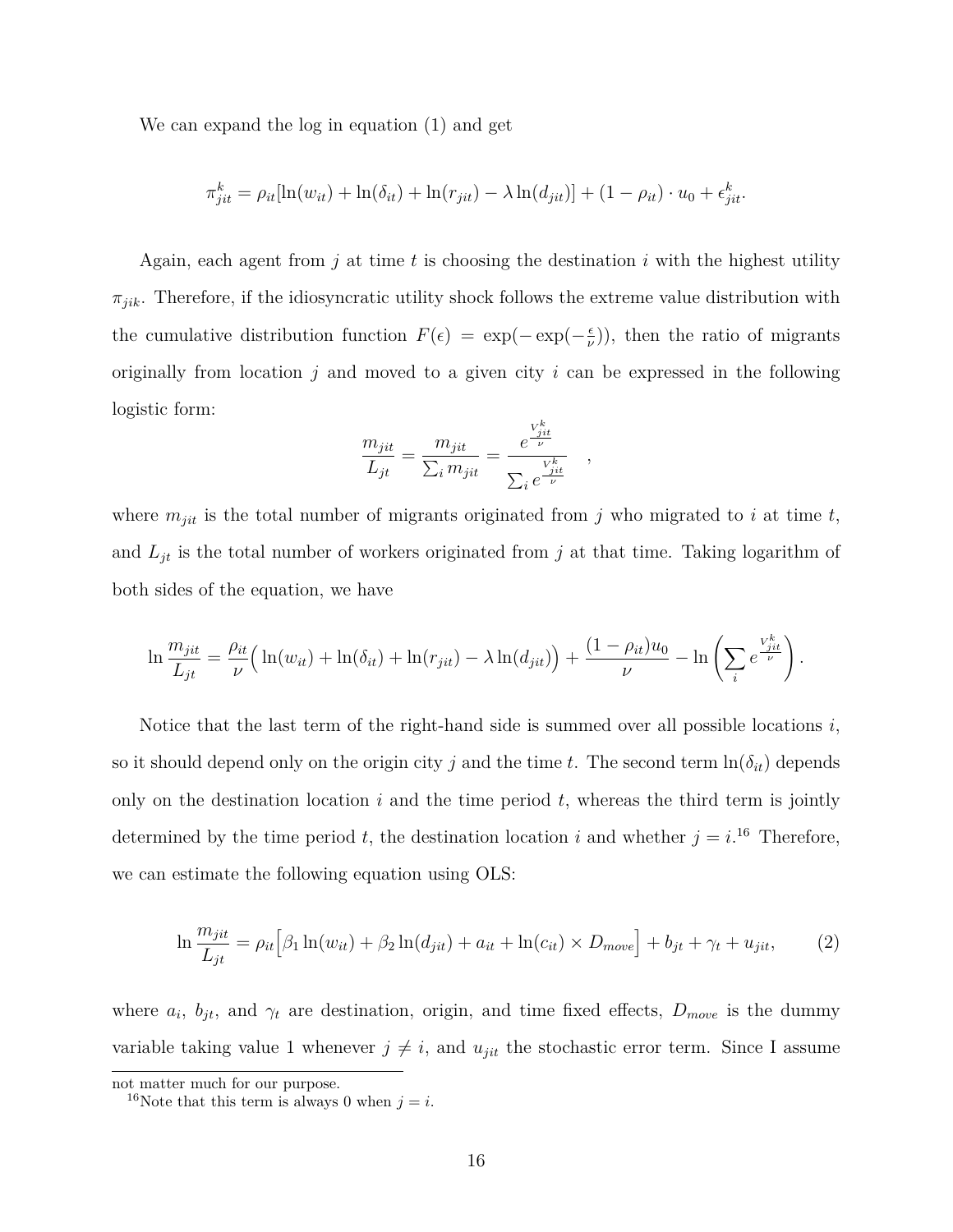that the coefficients  $\beta_1$  and  $\beta_2$  are common over time, they should measure the "average" effect" of these migration factors on the overall migration distribution. The linear term for  $\rho_{it}$  coming from the unemployment part of the expected utility gets absorbed into the destination fixed effects  $a_{it}$ , whereas the constant term from it,  $u_0/\nu$ , is absorbed by the time fixed effects  $\gamma_t$ . It is impossible to separate them in the estimation. The regression is also weighted by origin sample size to account for potential heteroskedasticity issues and to reflect the greater importance of provinces with a larger population.

I also estimate the following equation using Poisson Pseudo-Maximum Likelihood (PPML) estimation:

$$
\frac{m_{jit}}{L_{jt}} = \exp\left(\rho_{it}\left[\beta_1 \ln(w_{it}) + \beta_2 \ln(d_{jit}) + a_{it} + \ln(c_{it}) \times D_{move}\right] + b_{jt} + \gamma_t\right) + \nu_{jit}, \quad (3)
$$

where the variables follow the same definition in equation (2), and  $\nu_{jit}$  is the stochastic error term. Because of the small sample size from the 2005 and 2015 1% population survey, there are a few origin-destination pairs in the data between which there are no migrants — the logarithm is not defined for these zero-observations. The PPML approach preserves these observations and interprets these zero values as potential sampling error, introduced by the  $\nu_{jit}$  error term.<sup>17</sup>

In the estimation of equations (2) and (3), the left-hand side comes from the bilateral migration flows. The probability of finding a job in the destination province,  $\rho_{it}$ , will be estimated by one minus the unemployment rates, and the wage term  $w_{it}$  is estimated by nominal wage levels as defined in section 2.3.

The most important variable, *djit*, comes from the "effective distances" described in section 2.2. However, I cannot use the logarithm of "effective distances" directly, because by definition the distance between one province and itself is 0, undefined for logarithmic function. Instead, I use an inverse hyperbolic sine transformation:

<sup>&</sup>lt;sup>17</sup>See Motta (2019), Santos Silva and Tenreyro (2006) for the econometric details of PPML estimation and gravity equations.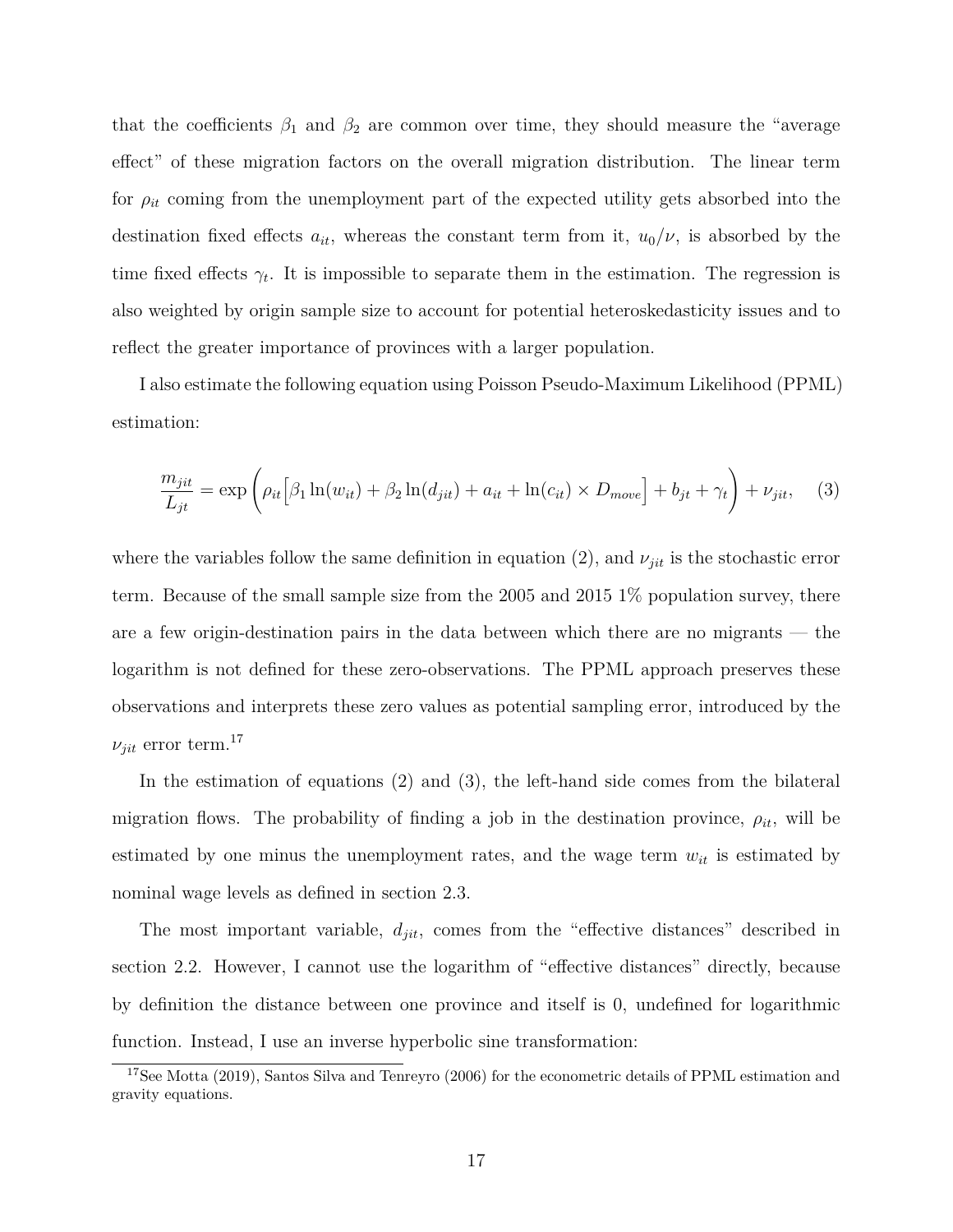$$
\widetilde{d_{jit}} = \operatorname{arcsinh}(d_{jit}) = \ln \left( d_{jit} + \sqrt{d_{jit}^2 + 1} \right),\,
$$

which allows me to preserve the 0 values.  $\widetilde{d_{jit}}$  is used in the estimation of equations (2) and  $(3)$ , in place of  $\ln(d_{jit})$ . According to Bellemare and Wichman (2020), the transformation has desirable properties and negligible error when *djit* is large enough. This is the case in our data: if we only consider origin-destination pairs that are different (off-diagonal terms in the distance matrix), then more than 83% of them have distances greater than 10 in 2005, and still, 76% of them are so in 2015. The estimated "semi-elasticity" should be fairly close to the actual elasticity of migration.<sup>18</sup>

The coefficient of interest here is  $\beta_2$ , the effective distance elasticity of migration flows. It tells us that with 1% smaller in "effective distances", whether geographically due to shorter distance or temporally due to improved transportation, the percentage increase in migrant flows between the two provinces, holding other characteristics constant. Under the assumptions of the functional form of the utility  $\pi$  and the structure of the idiosyncratic preference shock  $\epsilon$ , the expected value for  $\hat{\beta}_1$  should be  $1/\nu$  and the expected value of  $\hat{\beta}_2$ should be  $-\lambda/\nu$ . Therefore, it is also possible to back out  $\lambda$ , the distance exponent in the utility function, from the estimates, by dividing  $-\hat{\beta}_2$  over  $\hat{\beta}_1$ .

## **4 Results**

## **4.1 Distance Elasticity of Migration**

The main regression results are summarized in Table 5. The estimates for the distance elasticity are fairly consistent across distance measures and estimation methods, being significantly negative, usually between -1.52 and -1.43. The estimates from PPML estimation tend to be slightly smaller in magnitude than the corresponding OLS estimates, and the

<sup>&</sup>lt;sup>18</sup>The actual elasticity should be  $\beta_2 \cdot \frac{d}{\sqrt{d^2+1}}$ , which is close to  $\beta_2$  when *d* is large. The semi-elasticity estimate deviates from the true elasticity more when  $d$  is smaller. When  $d = 0$ , the elasticity is 0.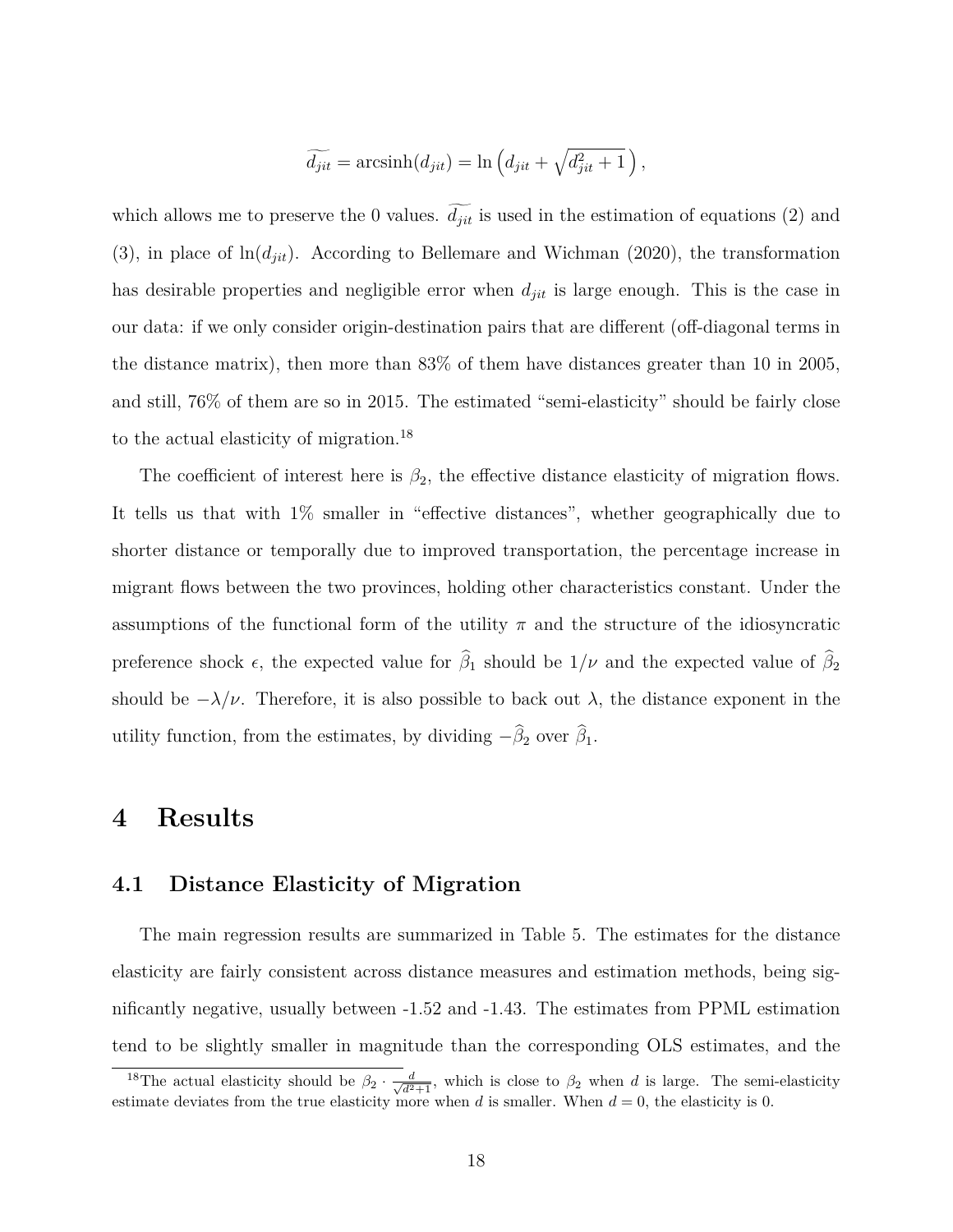| wage and Distance Elasticities of Migration |                   |              |              |              |              |              |  |  |
|---------------------------------------------|-------------------|--------------|--------------|--------------|--------------|--------------|--|--|
|                                             | $\left( 1\right)$ | (2)          | (3)          | (4)          | (5)          | (6)          |  |  |
| $\rho \times Wage$                          | 0.3310            | $4.5250***$  | 0.2779       | $4.4775***$  | $-0.2697$    | 3.2496***    |  |  |
|                                             | (2.8426)          | (1.1496)     | (2.8579)     | (1.1497)     | (2.9681)     | (0.9707)     |  |  |
| $\rho \times \text{Distance} 1$             | $-1.5161***$      | $-1.4855***$ |              |              |              |              |  |  |
| (Capital)                                   | (0.0398)          | (0.0490)     |              |              |              |              |  |  |
| $\rho \times \text{Distance} 2$             |                   |              | $-1.5075***$ | $-1.4818***$ |              |              |  |  |
| (Population)                                |                   |              | (0.0401)     | (0.0488)     |              |              |  |  |
| $\rho \times \text{Distance}$ 3             |                   |              |              |              | $-1.4601***$ | $-1.4346***$ |  |  |
| (Road Passenger)                            |                   |              |              |              | (0.0424)     | (0.0441)     |  |  |
| <b>Estimation Method</b>                    |                   |              |              |              |              |              |  |  |
| <b>OLS</b>                                  |                   |              |              |              |              |              |  |  |
| <b>PPML</b>                                 |                   | $\checkmark$ |              | $\checkmark$ |              |              |  |  |
| <b>Summary Statistics</b>                   |                   |              |              |              |              |              |  |  |
| N                                           | 1,892             | 1,922        | 1,892        | 1,922        | 1,892        | 1,922        |  |  |
| $R^2$                                       | 0.8656            |              | 0.8642       |              | 0.8535       |              |  |  |
| Pseudo- $R^2$                               |                   | 0.5168       |              | 0.5167       |              | 0.5168       |  |  |
|                                             |                   |              |              |              |              |              |  |  |

**Table 5** Wage and Distance Elasticities of Migration

<sup>i</sup> Robust standard errors are reported for PPML estimates.

third distance measure yields the most conservative results.<sup>19</sup> In general, holding all other factors constant and assuming that people can always find a job, 1% reduction in the effective distance increases the share of migrants between the given origin and destination provinces by about 1.45%. This estimate is slightly larger in magnitude compared to the road distance elasticity around -1 in Poncet (2006), suggesting greater effects of distances on migrant flows in later years.

This coefficient estimate can be interpreted in two ways: spatial or temporal. However, due to the modeling assumption, the estimate measures only the distance-induced effect on migration, and hence, we should interpret the practical impacts of road networks with

 $19\text{As}$  seen in equations (2) and (3), the coefficients are not for the variables (wage or distance) alone, but the product of *ρ* and the corresponding variable. Therefore, the elasticity also depends on the probability of finding a job in the destination. This result comes from the modeling assumption: in the model, the Bernoulli utility of unemployment does not depend on the "effective distance" measure. The overall elasticity, which is a combination of the two elasticities of Bernoulli utility terms, thus becomes smaller in magnitude when more weight is put on the unemployment term.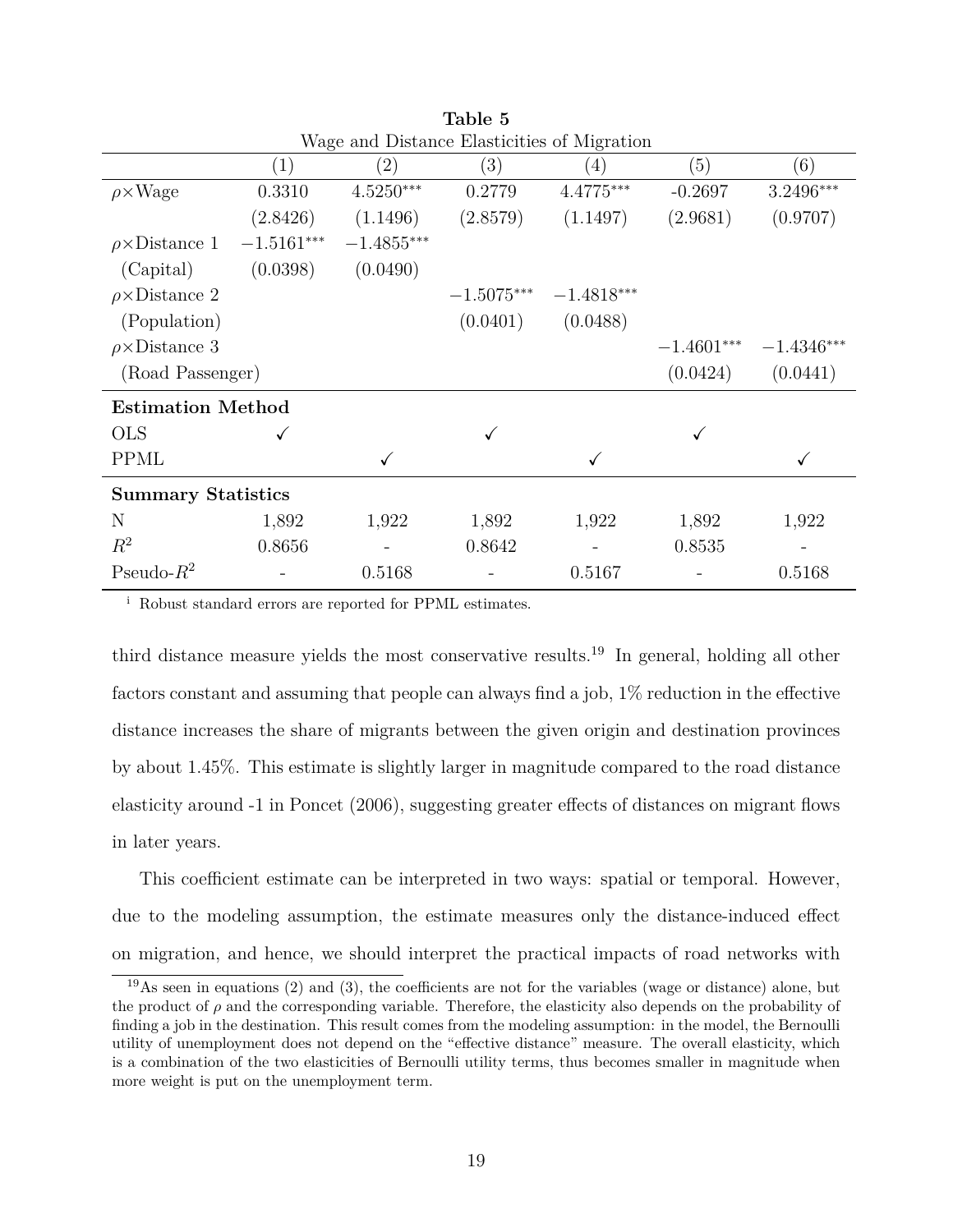caution. If we take the spatial perspective, for a given origin, the ratio of people moving to a nearer destination is affected by not only the distances between the origin and destination, but also the destination fixed effects  $a_{it}$  and destination-specific migration barriers  $c_{it}$ . From the temporal perspective, for a given origin and destination pair, the time fixed effects also contribute to the difference in migration shares between 2005 and 2015, not just the reduction in effective distances. Therefore, in both ways, the distance-induced effects on migration are only part of the story.

With that in mind, we can still do a simple back-of-the-envelope calculation of the increase in out-migration rates when nothing else changes. Regressing the 2015 distances on 2005 distances and suppressing the intercept term, we can get the average reduction rate for each effective distance measure. Multiplying these rates with the corresponding elasticity estimate, we get that a uniform reduction in distances at the average level, without any other changes, will increase out-migration rates between 2005 and 2015 by 27.17%, 27.17%, and  $27.01\%$ , respectively.<sup>20</sup> The estimates suggest that the improvement in road networks is more than adequate to explain the observed rise in mobility in this period. Given the partial equilibrium approach of this paper, it is impossible to go deeper and decompose precisely the actual changes of worker distributions inside the economy.<sup>21</sup>

As shown in columns (1), (3), and (5), the linear log-log specification gives insignificant and at times negative estimates of the wage elasticity of migration. PPML estimation, on the other hand, gives significantly positive estimates of the coefficient, which allows us to back out  $\lambda$  with greater precision.<sup>22</sup> Table 6 shows the point estimates and 95% confidence intervals of

<sup>&</sup>lt;sup>20</sup>The calculation cannot be extended to the stayers (origin the same as destination) because the inverse hyperbolic sine transformation leads to greater estimation error when the distance is small. The actual distance elasticity for those "staying" observations is always 0 — see footnote 18. This characteristic prevents the following paradox from happening: the shares of people migrating from *j* to *i* increases for all destination *i* following the reduction in distances, when they should add up to 1 all the time.

 $21$  From a general equilibrium viewpoint, increased road access leads to greater labor mobility, which also makes the wage differentials between regions smaller—this will, in turn, decrease overall migration rates. Maybe that is one reason why we do not see a dramatic rise in out-migration rates from 2005 to 2015 in the data.

<sup>&</sup>lt;sup>22</sup>The wage coefficients seem to imply a variance parameter  $\nu$  of the extreme value distribution between 0.14 and 0.74, centered around 0.25. This value is smaller than comparable estimates in other labor mobility studies (for example, Artuç and McLaren  $(2015)$ ) estimated it to be between 0.5 and 1.6.), suggesting that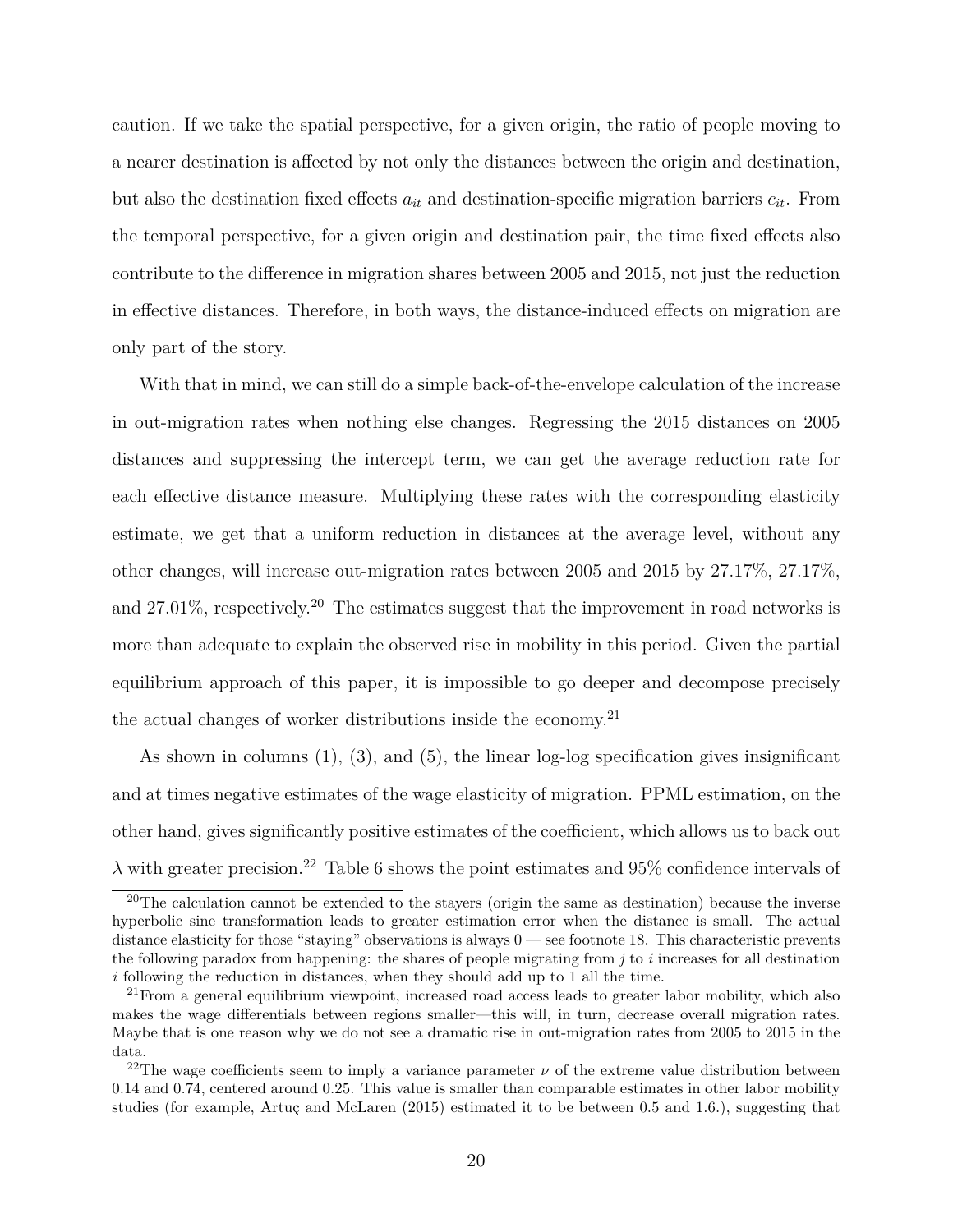*λ* from each distance measure, following the method outlined by Lye and Hirschberg (2018). The most conservative range of estimates for  $\lambda$ , given by distance measure 3, is between 0.18 and 0.70.

| Table 6                                                           |        |        |                  |  |  |  |
|-------------------------------------------------------------------|--------|--------|------------------|--|--|--|
| Estimates of $\lambda$ for Different Distance Measures            |        |        |                  |  |  |  |
| Distance Measures   Point Estimate Std. Err. [95% Conf. Interval] |        |        |                  |  |  |  |
| Capital                                                           | 0.3283 | 0.0836 | [0.1645, 0.4921] |  |  |  |
| Population                                                        | 0.3309 | 0.0852 | [0.1639, 0.4980] |  |  |  |
| Road Passenger                                                    | 0.4415 | 0.1313 | [0.1842, 0.6988] |  |  |  |

**4.2 Migration Barriers**

Another interesting result from the model is the estimates of the fixed effects  $ln(c_{it})$ , which usually can be interpreted as migration barriers into the destination *i* at time *t*. The rate of change of the migrant utility discount rate over time,  $\ln(c_{i,2015}) - \ln(c_{i,2005})$ , exhibits interesting geographical patterns.

| <b>Distance</b> | Mean   | <b>Standard</b> | Q1        | Median    | Q3     |
|-----------------|--------|-----------------|-----------|-----------|--------|
| Measure         |        | deviation       |           |           |        |
| Capital         | 0.0310 | 0.5479          | $-0.3266$ | $-0.0140$ | 0.4490 |
| Population      | 0.0307 | 0.5484          | $-0.3265$ | $-0.0164$ | 0.4435 |
| Road            | 0.0393 | 0.5153          | $-0.3247$ | 0.0406    | 0.4662 |
| Passenger       |        |                 |           |           |        |

Table 7: Summary Statistics of Migration Barrier Reduction

The distributions of the migration barrier reduction, arising from the regression of each distance measure, are summarized in table 7. They all seem to be centered closely around 0, and the first two distributions are skewed slightly to the right.

Figure 3 shows the reduction in migration barriers between 2005 and 2015, averaged over three PPML estimates. In the figure, negative values stand for increases in  $\ln(c_{it})$ .

heterogeneous individual preferences have a smaller dispersion in this context. People will likely respond more to wage differentials across regions, and the shocks on wages (for example, export boom in coastal regions) get transmitted throughout the economy to a wider range of regions.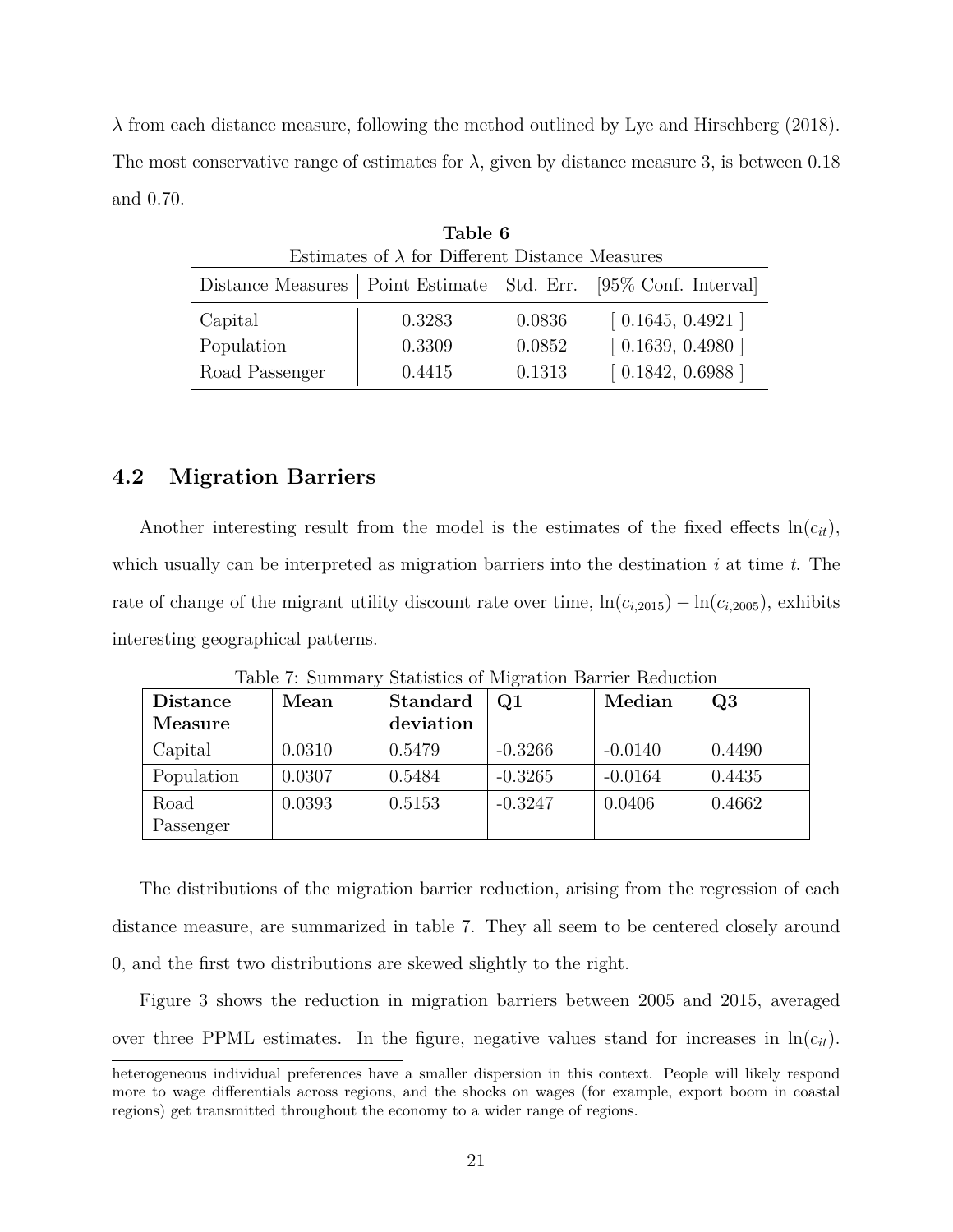The changes in migrant barriers exhibit large spatial heterogeneity. Most eastern coastal provinces experienced a large reduction in barriers, except for Shandong, Zhejiang, and Fujian province. Shanghai leads with a decrease of 1.30, indicating that without other factors changing, the reduction in barriers in Shanghai induces about 130% more migrant shares towards Shanghai from every other province. Tianjin follows with a reduction of 0.98, and Beijing with 0.89.



Figure 3: Average Reduction in Migration Barriers between 2005 and 2015

On the other hand, western and inland provinces have rising "barriers" during this time period. The reason is probably not that those provinces tightened their migration policies significantly, but that these destinations become less attractive to migrants. One speculation is that since the barriers in "better" destinations, such as Beijing and Shanghai, lowered significantly, people can move to those provinces with greater ease and no longer feel the need to stay at closer and merely "acceptable" destinations—the value of staying there for migrants decreased. However, in order to examine this narrative, I will need more variables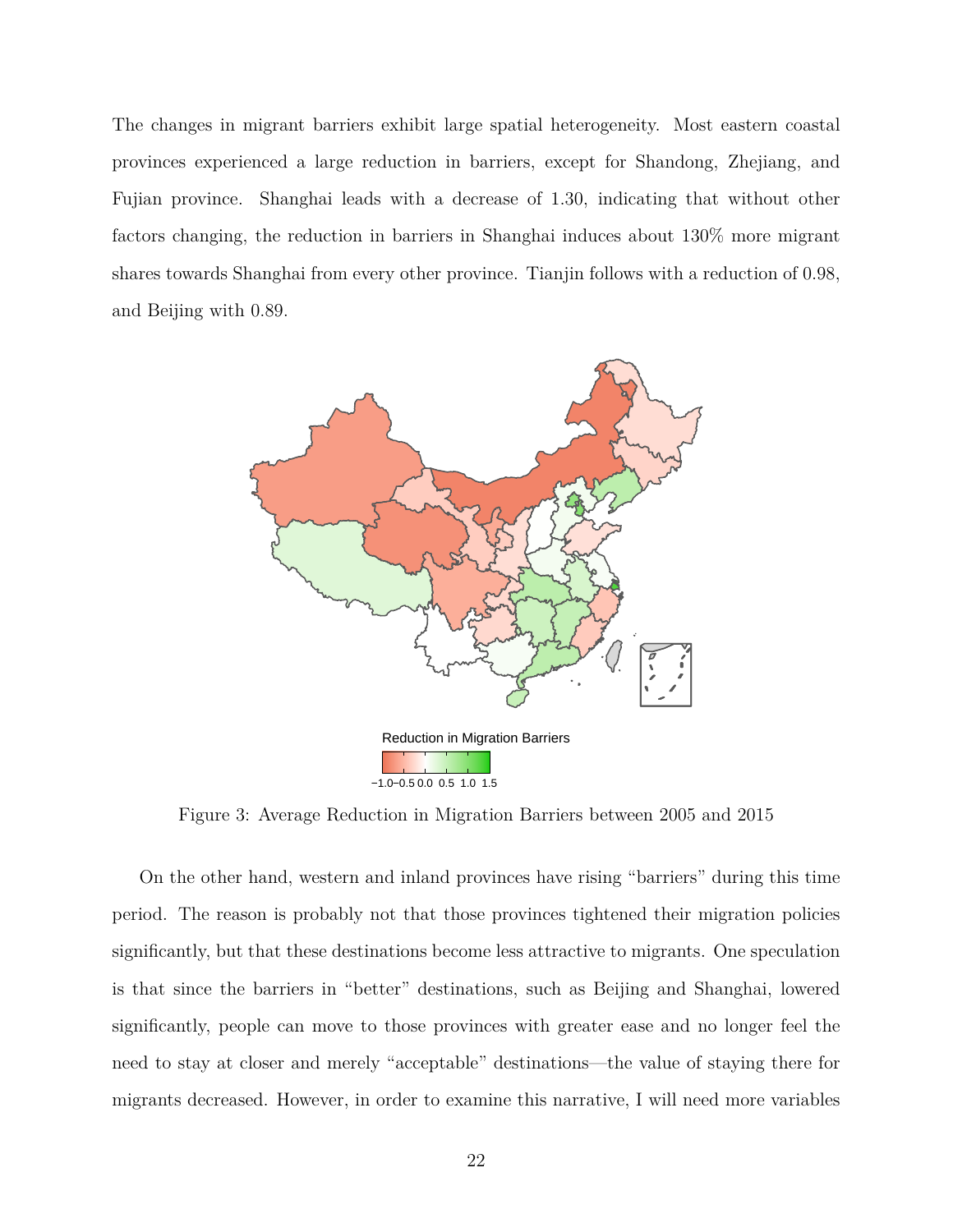to enrich the current model.

# **5 Conclusion**

In this DMP thesis, I analyzed the impact of "effective distances," calculated from road networks, on the shares of internal migration flows in China. The main findings of this thesis support the argument that transportation infrastructure improvement facilitates the movement of people across regions. By establishing a location-choice model incorporating unemployment, wages, and migration barriers, I found a significantly negative relationship between the distances and bilateral migrant flows — smaller "effective distances" due to nearer destinations or better expressway networks do encourage people to migrate. The results are robust with regard to different reference points within each province. Three sets of reference points agree that, on average, the "effective distance" elasticity of migrant shares is around -1.45.

Using the wage elasticity estimated from equation (4), I also estimated the distance exponent in the utility function to be between 0.17 and 0.70 with 95% confidence. I also found meaningful reductions in migration barriers in eastern provinces, in particular Beijing, Tianjin, and Shanghai, between 2005 and 2015, whereas western inland provinces experienced increases in "migration barriers."

One limitation of the study is the partial equilibrium approach employed when setting up workers' maximization problem. The agents take destination wages and unemployment rates as given, when in the real world they are endogenously determined in the economy. This is a trade-off made for the tractability of this DMP project. Establishing a more complete and complex general equilibrium model, which incorporates international and regional trade as well as factor movements, might give us an even more precise picture of the effects of transportation networks on internal migration flows.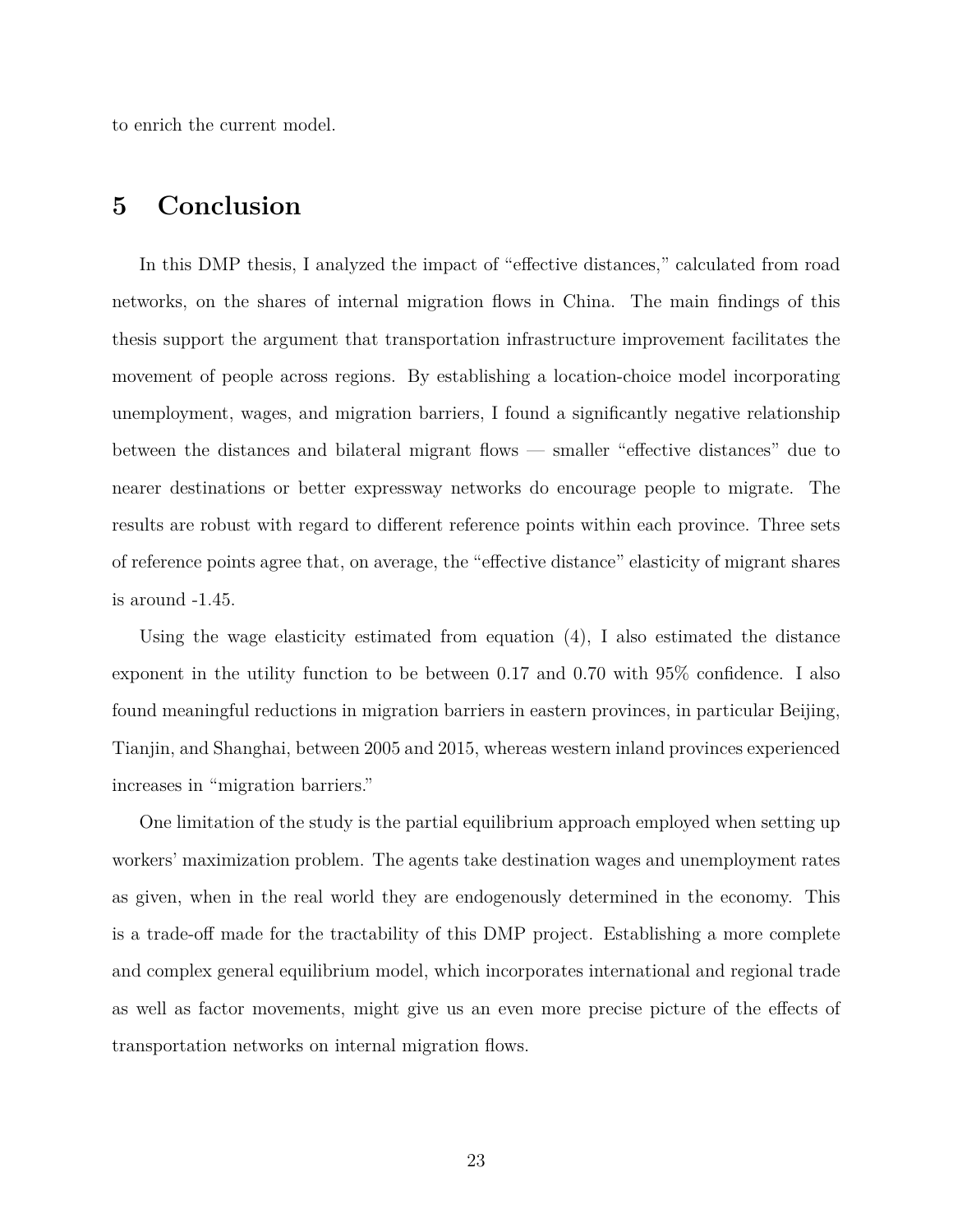# **References**

- [1] Allen, Treb, and Costas Arkolakis (2014). "Trade and the Topography of the Spatial Economy." *The Quarterly Journal of Economics* 129, no. 3, 1085-1140.
- [2] Artuç, Erhan, and John McLaren (2015). "Trade policy and wage inequality: A structural analysis with occupational and sectoral mobility." *Journal of International Economics* 97, no. 2: 278-294.
- [3] Banerjee, Abhijit, Esther Duflo, and Nancy Qian (2012). "On the road: Access to transportation infrastructure and economic growth in China." NBER Working Paper no.17897 (March).
- [4] Baum-Snow, Nathaniel, Loren Brandt, J. Vernon Henderson, Matthew A. Turner, and Qinghua Zhang (2017). "Roads, railroads, and decentralization of Chinese cities." *Review of Economics and Statistics* 99, no. 3: 435-448.
- [5] Baum-Snow, Nathaniel, J. Vernon Henderson, Matthew A. Turner, Qinghua Zhang, and Loren Brandt (2020). "Does investment in national highways help or hurt hinterland city growth?" *Journal of Urban Economics* 115: 103124.
- [6] Bellemare, Marc F., and Casey J. Wichman (2020). "Elasticities and the inverse hyperbolic sine transformation." *Oxford Bulletin of Economics and Statistics* 82, no. 1: 50-61.
- [7] Chan, Kam Wing (2013). "China: internal migration." *The encyclopedia of global human migration*.
- [8] Chan, Kam Wing, and Xiaxia Yang (2020). "Internal migration and development: A perspective from China 1." In *Routledge Handbook of Migration and Development*, pp. 567-584. Routledge.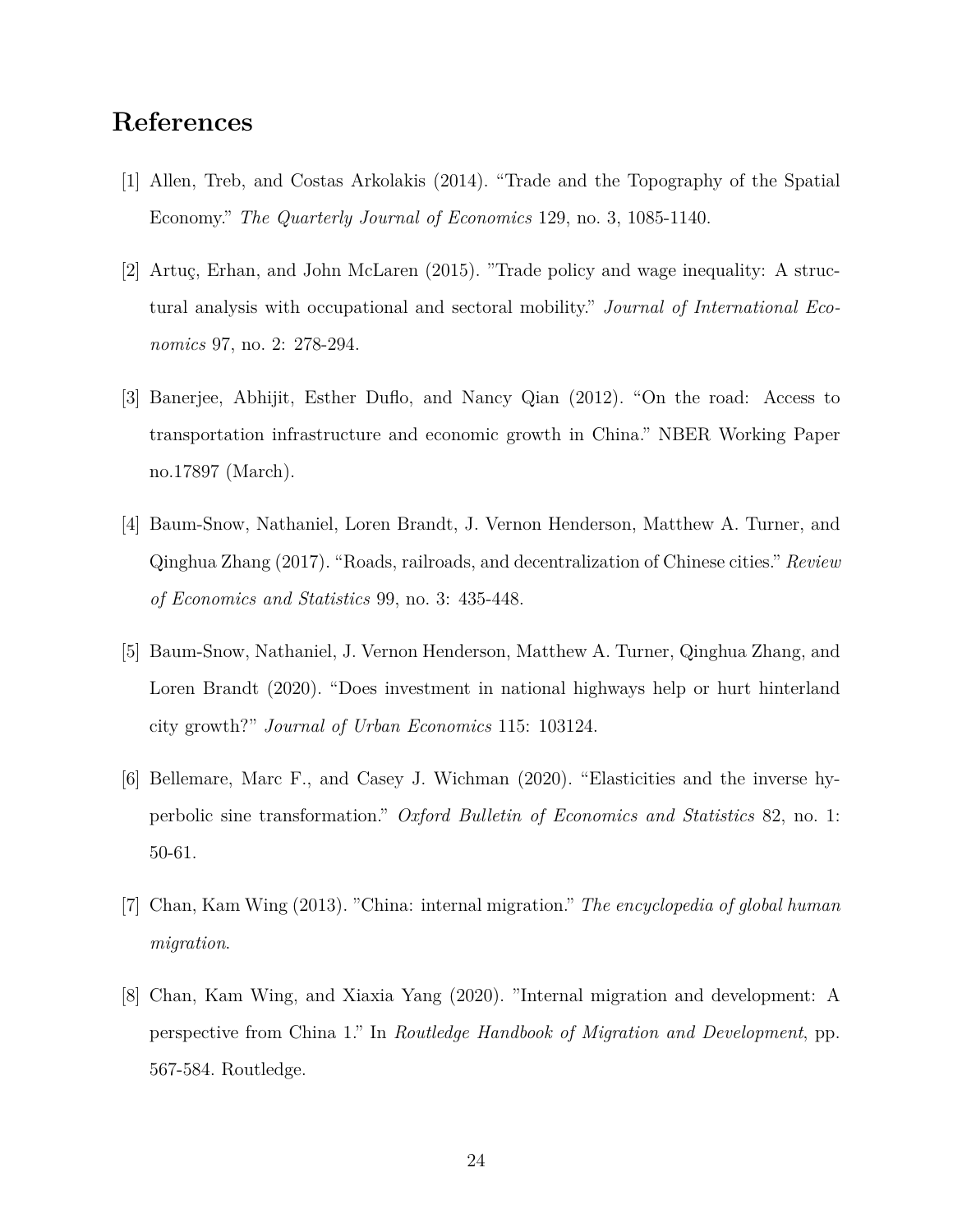- [9] Combes, Pierre-Philippe, Sylvie D´emurger, Shi Li, and Jianguo Wang (2020). "Unequal migration and urbanisation gains in China." *Journal of Development Economics* 142: 102328.
- [10] Coşar, A. Kerem, and Banu Demir (2016). "Domestic Road Infrastructure and International Trade: Evidence from Turkey." *Journal of Development Economics* 118 (January): 232–44.
- [11] Etzo, Ivan (2008). "Internal migration: a review of the literature."
- [12] Grogger, Jeffrey, and Gordon H. Hanson (2011). "Income maximization and the selection and sorting of international migrants." *Journal of Development Economics* 95 (1), 42 – 57. Symposium on Globalization and Brain Drain.
- [13] Hao, Tongtong, Ruiqi Sun, Trevor Tombe, and Xiaodong Zhu (2020). "The effect of migration policy on growth, structural change, and regional inequality in China." *Journal of Monetary Economics*, vol. 113(C), pages 112-134.
- [14] Heuermann, Daniel, and Johannes Schmieder (2019). "The effect of infrastructure on worker mobility: evidence from high-speed rail expansion in Germany." *Journal of Economic Geography* 19, issue 2, 335-372.
- [15] Kong, Dongmin, Lihua Liu, and Zhiqing Yang (2020). "High-Speed Rails and Ruralurban Migrants' Wages." *Economic Modelling*.
- [16] Lagakos, David (2020). "Urban-rural gaps in the developing world: Does internal migration offer opportunities?" *Journal of Economic perspectives* 34, no. 3: 174-92.
- [17] Lawrence, Martha, Richard Bullock, and Ziming Liu (2019). "China's High-Speed Rail Development." International Development in Focus, Washington, DC: World Bank. https://openknowledge.worldbank.org/handle/10986/31801. License: CC BY 3.0 IGO.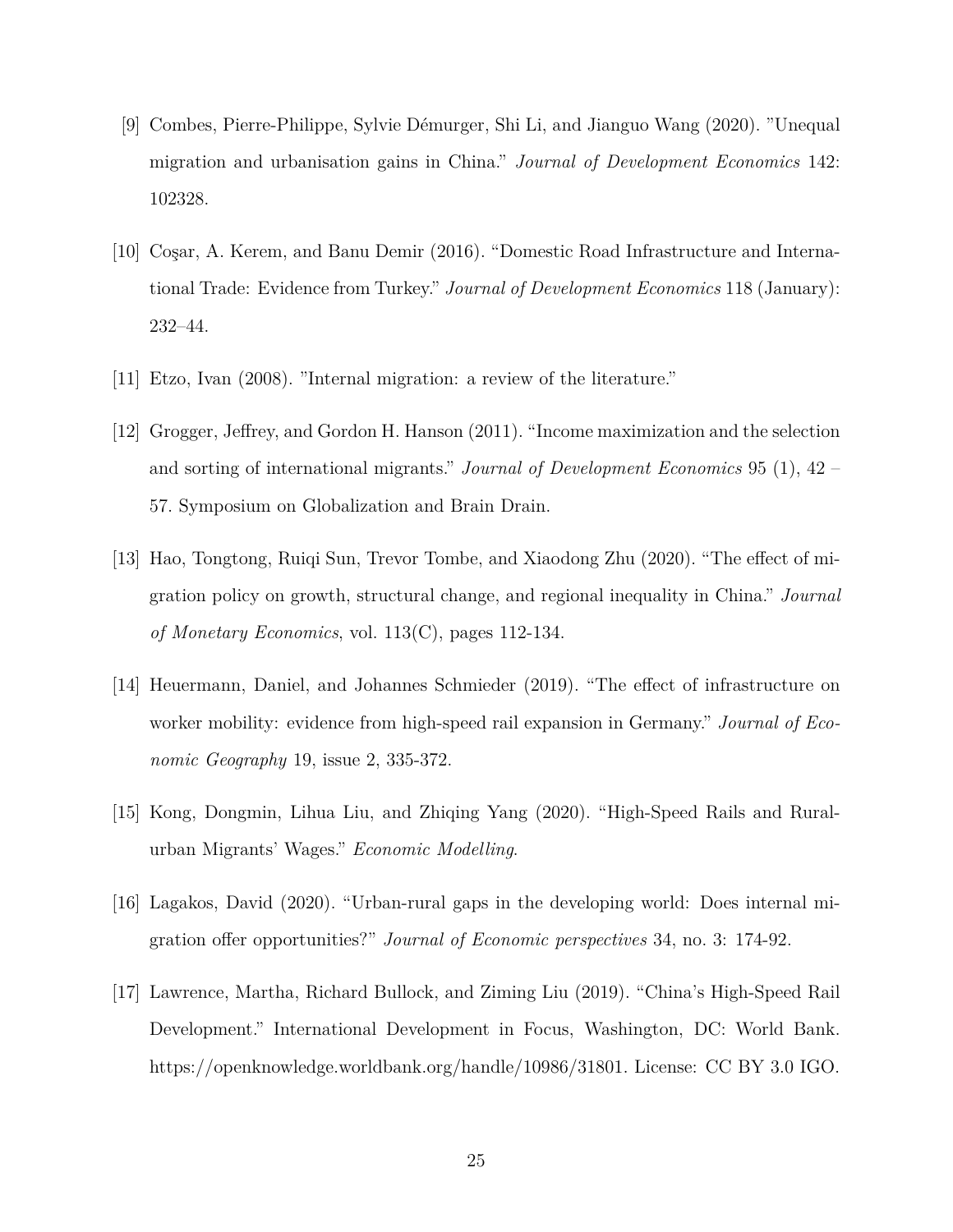- [18] Liao, Pei-Ju, Ping Wang, Yin-Chi Wang, and Chong Kee Yip (2020). "To Stay or to Migrate? When Becker Meets Harris-Todaro." NBER Working Paper no. 27767 (September).
- [19] Lye, Jenny N., and Joe Hirschberg (2018). "Confidence Intervals for Ratios: Econometric Examples with Stata." Available at SSRN 3165266.
- [20] Ma, Lin, and Yang Tang (2020a). "Geography, trade, and internal migration in China." *Journal of Urban Economics*, 115, (C).
- [21] Ma, Lin, and Yang Tang (2020b). "The Distributional Impacts of Transportation Networks in China." Working Paper (May). http://lin-ma.com/uploads/ $3/6/0/7/36070314/mt_{trans}$
- [22] Monte, Ferdinando, Stephen J. Redding, and Esteban Rossi-Hansberg (2018). "Commuting, migration, and local employment elasticities." *American Economic Review* 108, no. 12: 3855-90.
- [23] Morten, Melanie, and Jaqueline Oliveira (2016). "The effects of roads on trade and migration: Evidence from a planned capital city." NBER Working Paper no.22158 (August).
- [24] Motta, Victor (2019). "Estimating Poisson pseudo-maximum-likelihood rather than loglinear model of a log-transformed dependent variable." *RAUSP Management Journal*.
- [25] Ortega, Francesc and Giovanni Peri (2013). "The Effect of Income and Immigration Policies on International Migration." *Migration Studies* 1 (1), 47–74.
- [26] Poncet, Sandra (2006). "Provincial migration dynamics in China: Borders, costs and economic motivations." *Regional Science and Urban Economics*, Elsevier, vol. 36(3), pages 385-398 (May).